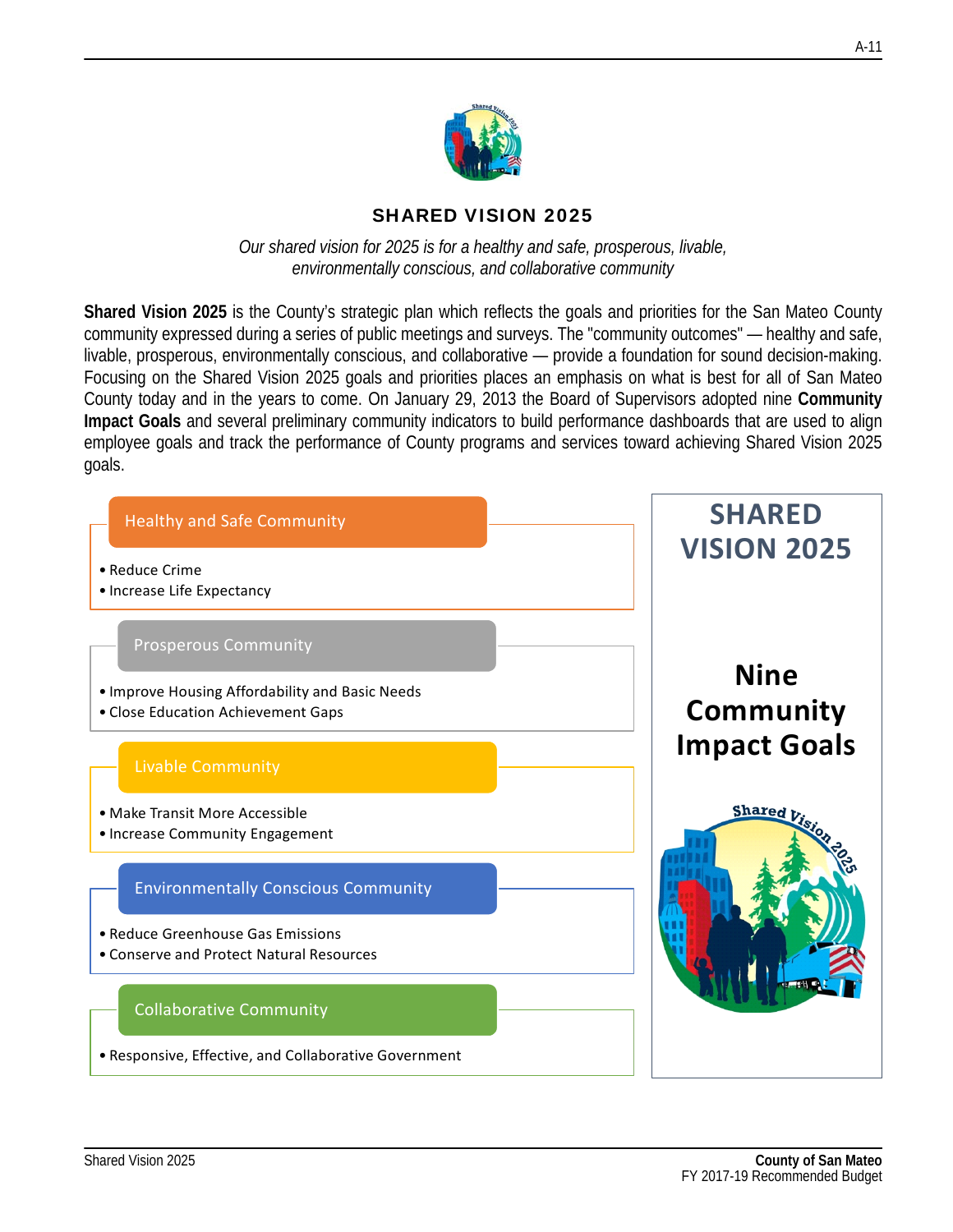# **Clear Line of Sight - Goal Alignment**

Individual Contribution to Community Goals

| Shared Vision Community Impact Goals |  |
|--------------------------------------|--|
| County Government Goals              |  |
| Agency / Department Goals            |  |
| Division / Program Goals             |  |
| <b>Employee Goals</b>                |  |

To make Shared Vision 2025 a reality, the County creates a clear line of sight that connects individual contributions to the most important goals in the community. The County Manager's Office continues to work together with departments to foster a performance management culture that:

- Aligns employee goals with Shared Vision 2025 community impact goals;
- Measures outcomes and the most productive use of public resources;
- Uses evidence and data to make better operational and strategic decisions;
- Engages employees and other stakeholders to continuously improve performance; and
- Uses benchmarks to compare performance and learn from peers in other organizations.

# **SMC Performance Dashboards**

#### Community Impact Measures

https://performance.smcgov.org

| <b>Shared</b>                                                                                                            | <b>External Dashboards</b><br>• Shared Vision 2025<br>• SMC Performance<br>$\bullet$ Measure K<br>• Open Data Portal<br>• Other Dashboards<br>• External Data Sources                                                                         |
|--------------------------------------------------------------------------------------------------------------------------|-----------------------------------------------------------------------------------------------------------------------------------------------------------------------------------------------------------------------------------------------|
| Performance<br>Performance<br>Review &<br>Planning &<br>Evaluation<br><b>Goal Setting</b><br><b>Faschark</b><br>Coaching | <b>Internal Dashboards</b><br>• Operational Metrics<br>• Departmental Performance<br>• Outcomes<br>• Productivity/Efficiency<br>• Customer Satisfaction<br>• Benchmarks<br>• People Management<br>• Manager/Supervisor Goals<br>• Staff Goals |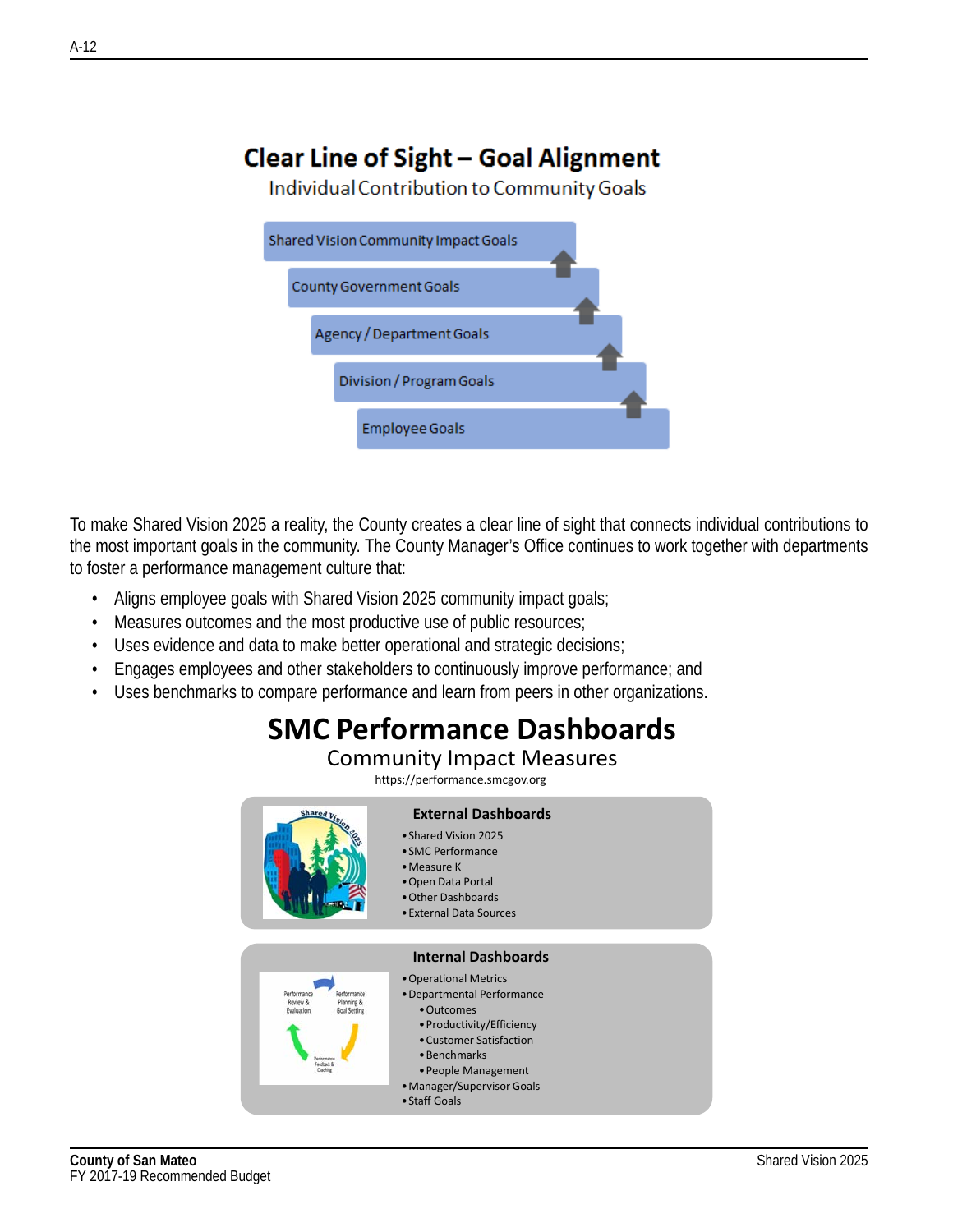

### **HEALTHY AND SAFE COMMUNITY**

Our neighborhoods are safe and provide residents with access to quality healthcare and seamless services.

# **Community Impact Goals:**

- 1. Reduce crime
- 2. Increase life expectancy



**Source:** San Mateo County Sheriff's Office / Department of Justice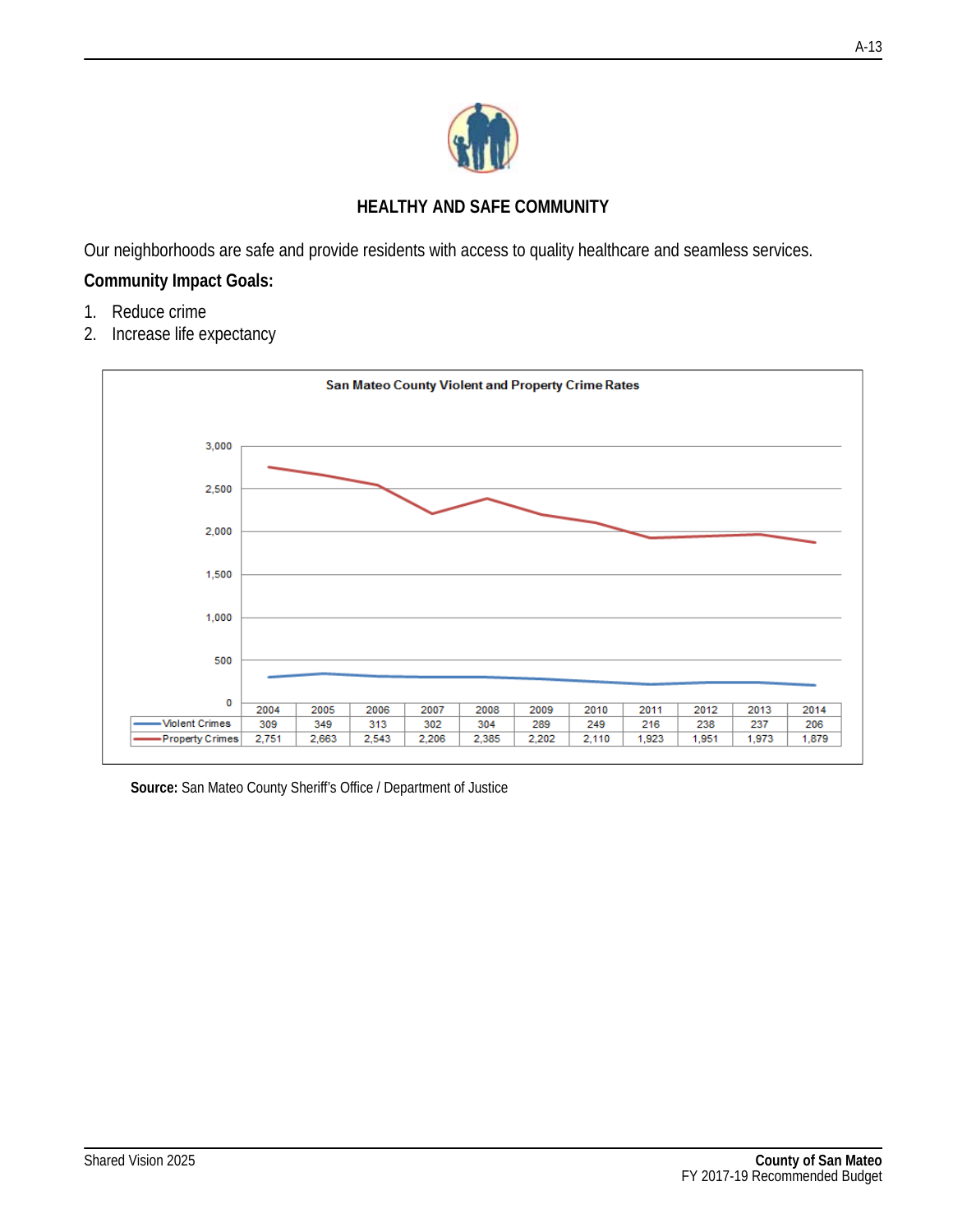

**Source:** San Mateo County Human Services Agency

#### *Major Initiatives to Reduce Crime and Recidivism:*

- Support formerly incarcerated individuals in the community so they can become self-sufficient with stable housing, basic needs, employment and healthcare
- Collaborate with community partners to provide effective supervision for medium and high risk AB109 supervisees
- Place eligible offenders in appropriate alternatives to custody in a timely manner
- Track and measure outcomes to ensure continued reduction in recidivism
- Target prevention and early intervention strategies in high violent crime rate areas
- Utilize technology within the community to more quickly solve crimes
- Invest in assessments of at-risk families
- Identify ways to more aggressively intervene in mental health cases
- Educate and engage residents in programs to keep their neighborhoods safe
- Ensure school safety and reduce truancy through mental health services, stakeholder outreach and collaboration, and teacher and parent education
- Target prevention and early intervention strategies in areas with higher rates of child abuse and out of home placements
- Address the complex needs of commercially sexually exploited children
- Increase coordination of health care for children and youth in foster care
- Expand Family Resource Centers to prevent child maltreatment
- Provide trauma-informed therapy for all victims of child abuse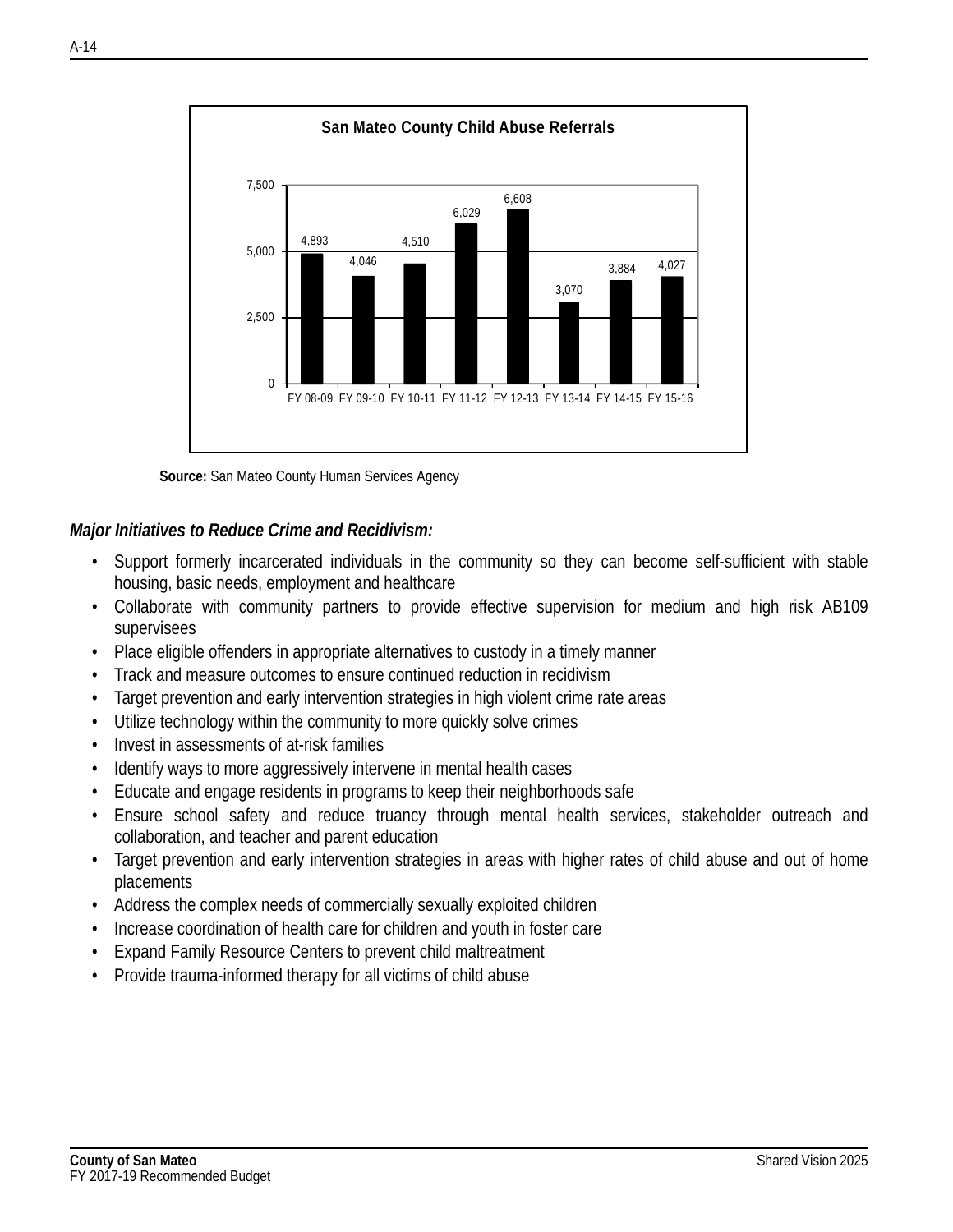| <b>Key Performance Measures</b>                                                                                                                                                       | FY 2014-15<br>Actual | FY 2015-16<br>Actual | FY 2016-17<br>Estimate | FY 2017-18<br><b>Target</b> | FY 2018-19<br><b>Target</b> |
|---------------------------------------------------------------------------------------------------------------------------------------------------------------------------------------|----------------------|----------------------|------------------------|-----------------------------|-----------------------------|
| Public Safety Dispatch: High<br>Priority calls dispatched within<br>established timeframes                                                                                            | 79%                  | 76%                  | 80%                    | 80%                         | 80%                         |
| Sheriff Patrol: Average<br>response time for priority one<br>calls (emergency calls, armed<br>robbery, major in-progress<br>calls) for urban/rural areas (in<br>minutes) <sup>1</sup> |                      |                      | 8.38                   | 8.00                        | 8.00                        |
| Adult Services (Probation):<br>Percent of adult probationers<br>completing probation without<br>new sustained law violation                                                           | 69%                  | 78%                  | 78%                    | 69%                         | 69%                         |
| Realignment (Probation):<br>Percent of realignment<br>offenders without new felony<br>law violations                                                                                  | 77%                  | 85%                  | 79%                    | 70%                         | 70%                         |
| Juvenile Hall (Probation):<br>Percent of juvenile probationers<br>completing probation without<br>new sustained law violations                                                        | 80%                  | 86%                  | 81%                    | 80%                         | 80%                         |
| <b>Children &amp; Family Services</b><br>(Human Services Agency):                                                                                                                     |                      |                      |                        |                             |                             |
| Rate of child abuse reports<br>per 1,000 children:                                                                                                                                    | 27.3                 | 24.3                 | 24.3                   | 25.8                        | 25.8                        |
| Rate of substantiated<br>allegations per 1,000 children:                                                                                                                              | 2.5                  | 2.4                  | 2.4                    | 2.3                         | 2.3                         |
| <b>Children &amp; Family Services</b><br>(Human Services Agency):<br>Percent of children who exited<br>to a permanent home within 12<br>months of entering foster care                | 51.7%                | 52.4%                | 51.8%                  | >40.5%                      | $>40.5\%$                   |

<sup>1</sup> Data not available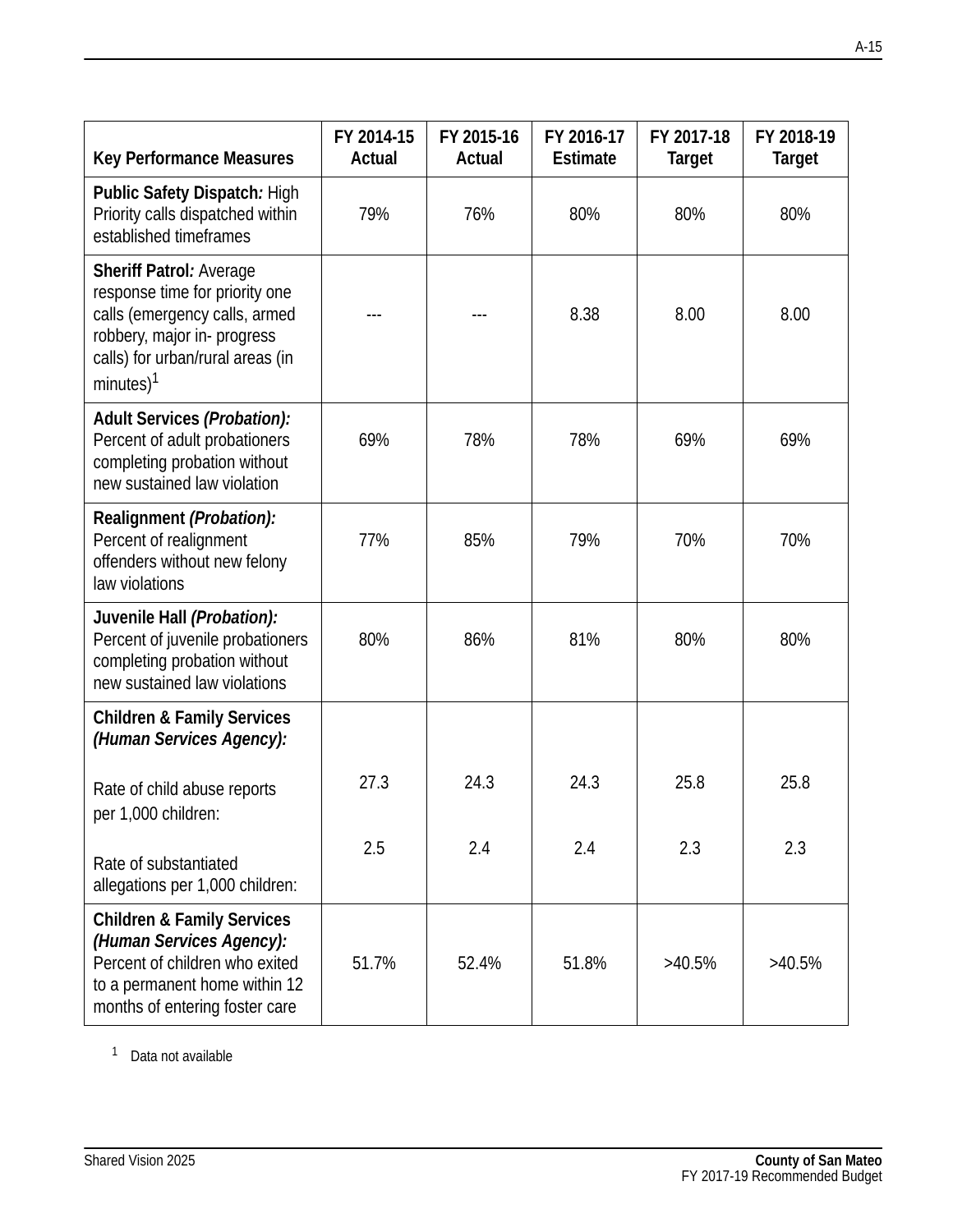

**Source**: San Mateo County Health System



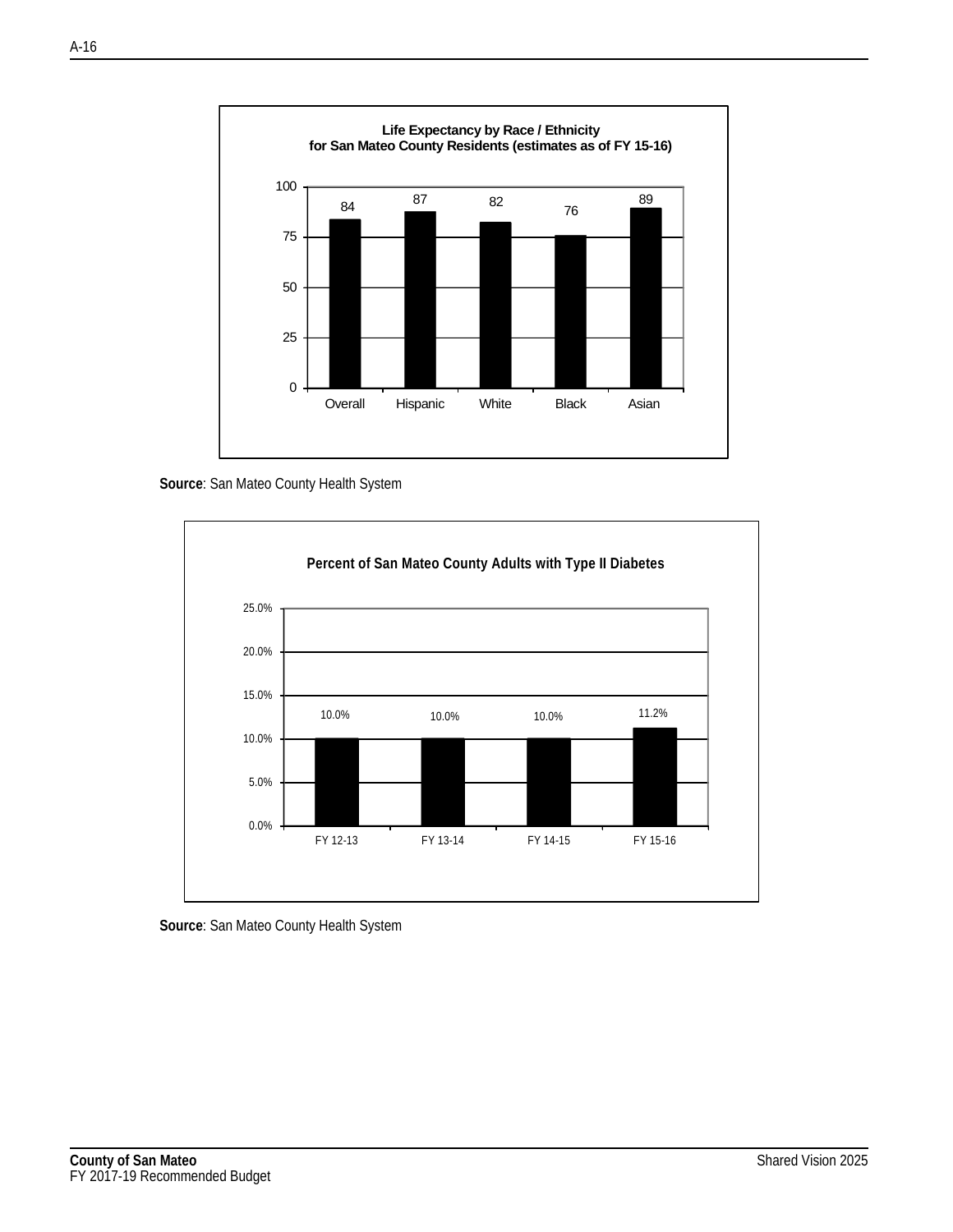

**Source**: San Mateo County Health System



**Source**: San Mateo County Health System / Human Services Agency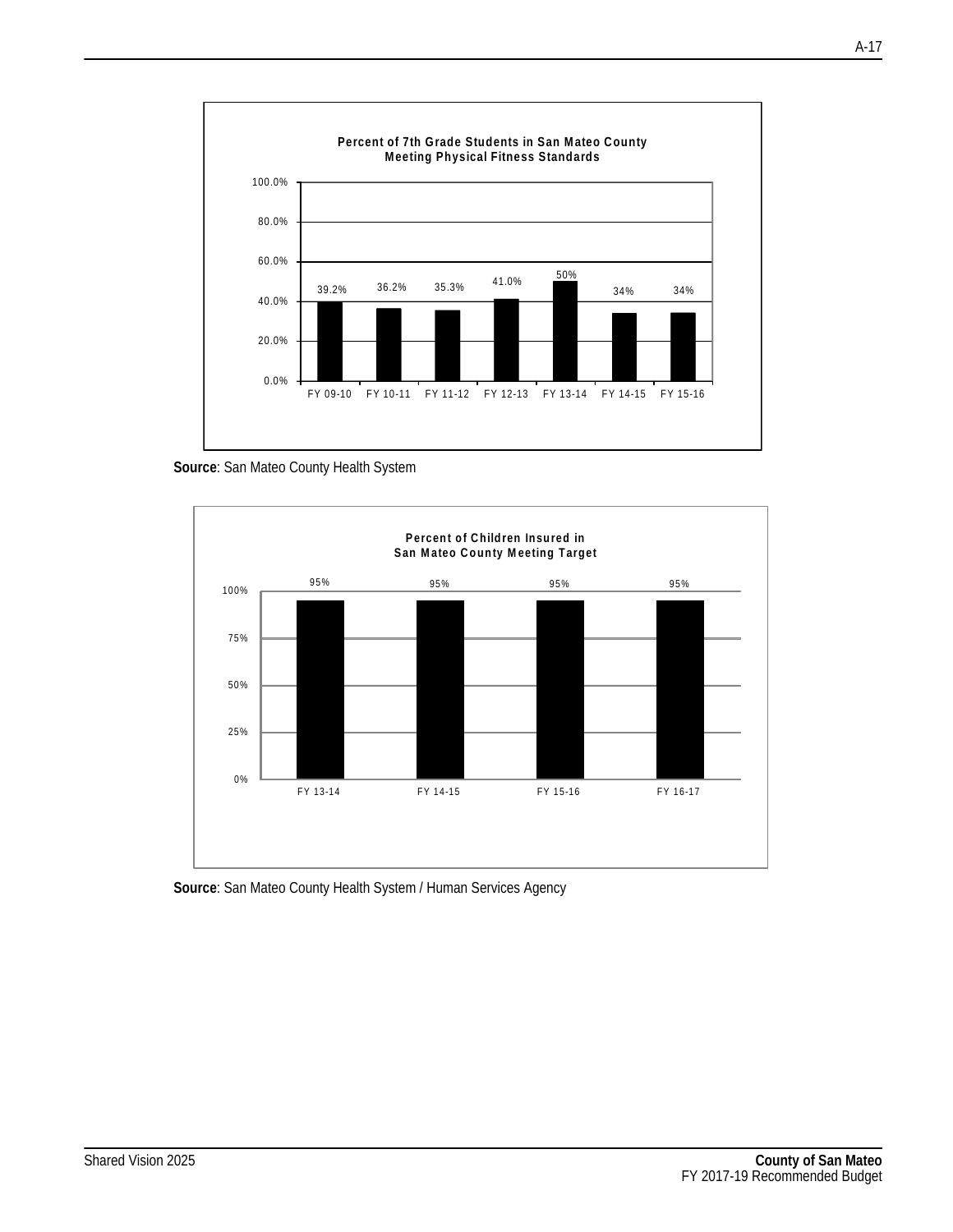

**Source**: San Mateo Health System / San Mateo Medical Center

#### *Major Initiatives to Improve Access to Healthcare and Increase Life Expectancy:*

- Make improvements in communities with life expectancies below the county average
- Provide culturally responsive services to race and ethnic groups with life expectancies below the county average
- Enhance mental health support for youth and adults, including prevention and early intervention services
- Keep children and adults at home and out of institutions
- Rebuild Cordilleras for the 21st Century
- Support enrollment and retention of health coverage, including Medi-Cal, Covered California health plans, Healthy Kids, and Access to Care for Everyone (ACE)
- Sustain our successes as one of only three counties in California with universal health coverage for children, and achieving an insurance coverage rate for children of 95 percent
- Continue outreach and assistance to connect low-income residents to health coverage
- Promote physical fitness of our youth in areas with high rates of obesity and students who do not meet physical fitness standards
- Make the healthy choice the easiest choice through policy changes on sugar-loaded drinks and healthy transportation
- Assess the proximity of parks and open space to schools and neighborhoods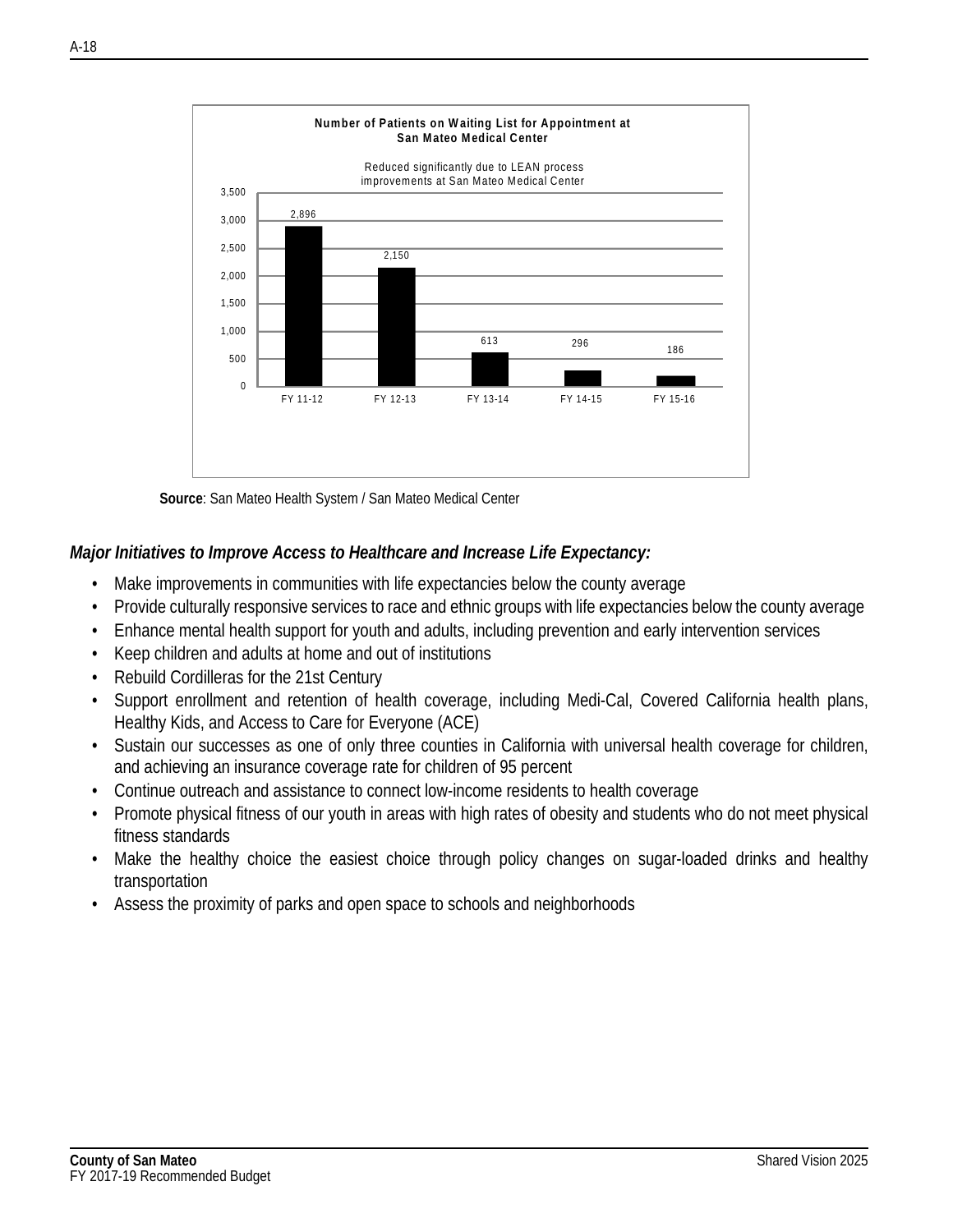| <b>Key Performance Measures</b>                                                                                                                                                                  | FY 2014-15<br>Actual | FY 2015-16<br>Actual | FY 2016-17<br><b>Estimate</b> | FY 2017-18<br><b>Target</b> | FY 2018-19<br>Target |
|--------------------------------------------------------------------------------------------------------------------------------------------------------------------------------------------------|----------------------|----------------------|-------------------------------|-----------------------------|----------------------|
| Family Health Services:<br>Percent of live births to SMC<br>residents that were low birth<br>weight (Healthy People 2020<br>benchmark of 7.8 percent)                                            | 6.5%                 | 6.9%                 | 7.5%                          | 7.8%                        | 7.8%                 |
| San Mateo Medical Center:<br>Likelihood to recommend<br>SMMC to family and friends as a<br>great place to receive care                                                                           | 83%                  | 83%                  | 90%                           | 88%                         | 90%                  |
| Public Health: Percent of HIV<br>patients with a clinically<br>undetectable viral load (under<br>200 per ml blood)                                                                               | 93%                  | 90%                  | 90%                           | 90%                         | 90%                  |
| <b>Alcohol and Other Drug</b><br>Services: Percent of adults who<br>attend a follow up visit with a<br>clinical provider within seven<br>days of being discharged from a<br>psychiatric hospital | 84%                  | 63%                  | 90%                           | 91%                         | 92%                  |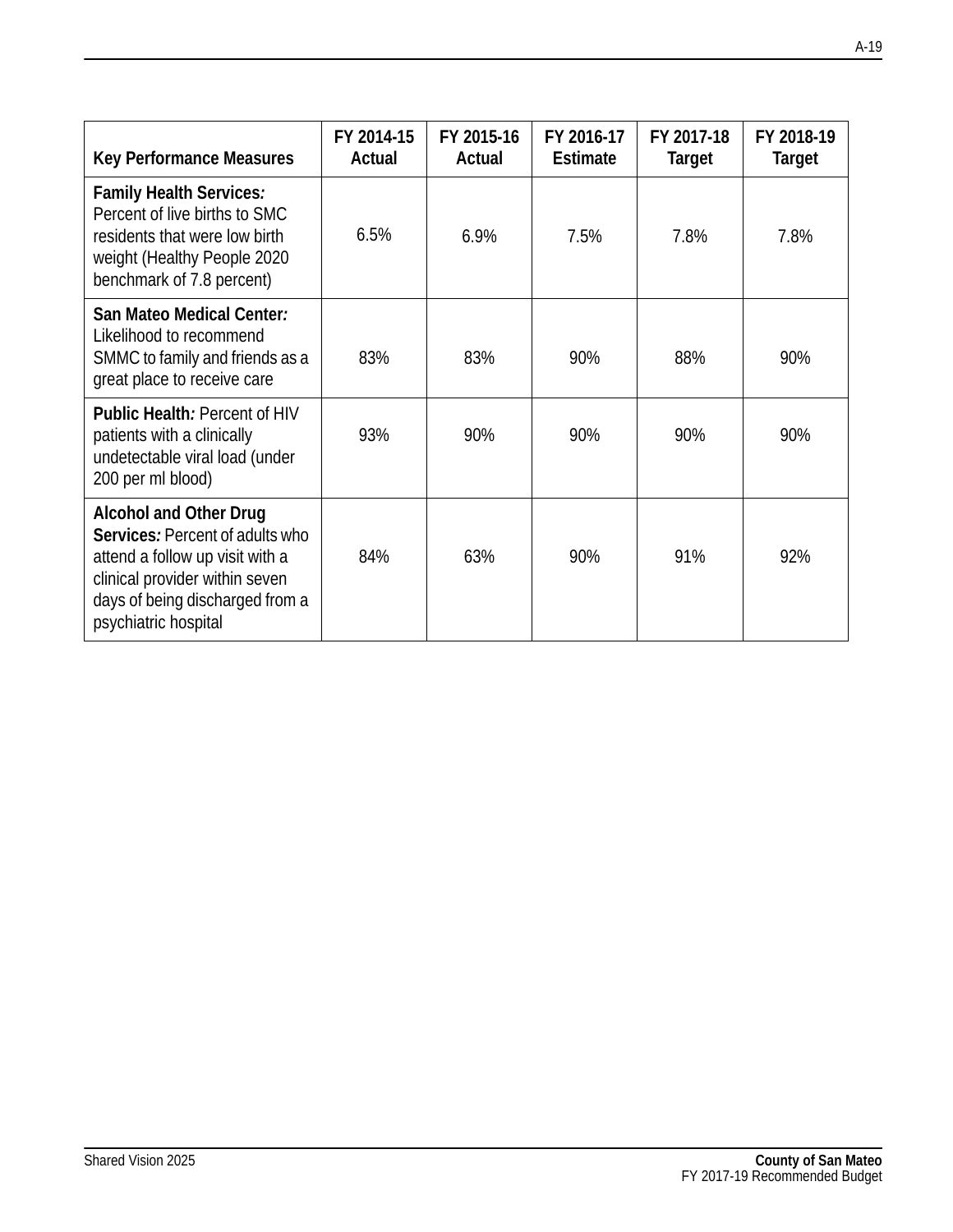

#### **PROSPEROUS COMMUNITY**

Our economic strategy fosters innovation in all sectors, creates jobs, builds community and educational opportunities for all residents.

#### **Community Impact Goals:**

- 1. Improve affordability of housing and basic needs
- 2. Close education achievement gaps



**Source**: San Mateo County Human Services Agency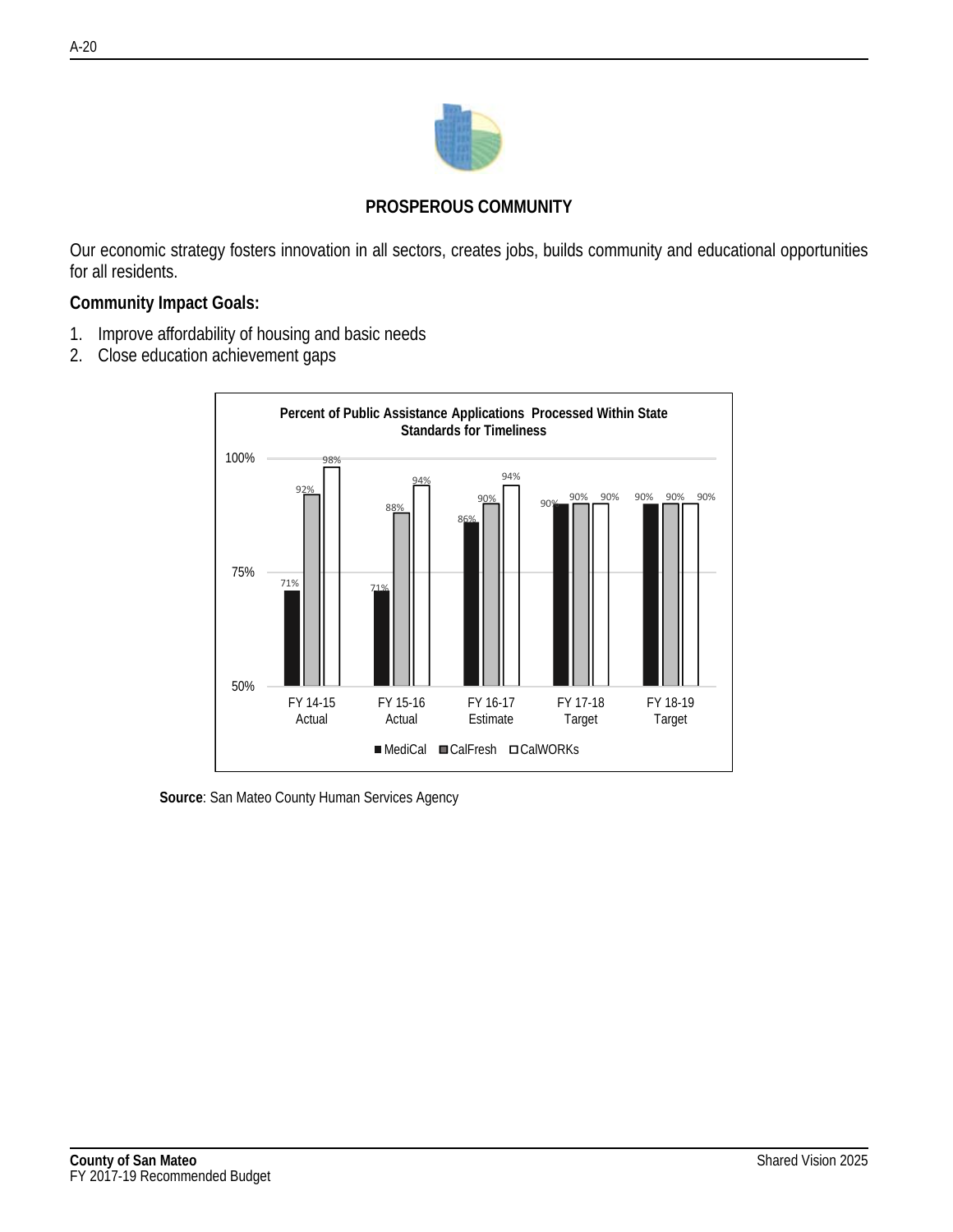| <b>First-time Buyer Housing</b> |      | 4th Quarter 4th Quarter |
|---------------------------------|------|-------------------------|
| Affordability Index by          | 2015 | 2016                    |
| Region                          |      |                         |
| <b>United States</b>            | 75%  | 74%                     |
| California                      | 51%  | 51%                     |
| SF Bay Area*                    | 46%  | 45%                     |
| Alameda                         | 43%  | 42%                     |
| Contra Costa                    | 59%  | 59%                     |
| Marin                           | 33%  | 37%                     |
| Napa                            | 44%  | 49%                     |
| Santa Clara                     | 41%  | 42%                     |
| San Francisco                   | 24%  | 26%                     |
| San Mateo County                | 29%  | 29%                     |
| Solano                          | 67%  | 65%                     |
| Sonoma                          | 50%  | 47%                     |

**Source**: CA Association of Realtors www.car.org

#### *Major Initiatives to Improve Affordability:*

- Address the housing needs of low-income residents who spend more than 30 percent of their income on housing or have mental health and/or medical needs for supported housing and board and care placements
- Provide supportive housing for older foster youth who are transitioning to independence
- Explore a pilot rapid rehousing program
- Stimulate new affordable housing projects by working directly with partners through development funding (Affordable Housing Fund)
- Identify opportunities to support residents aging in place
- Explore the impacts of living wage and rent control ordinances
- Provide employment opportunities, services and resources for individuals and families seeking employment or training to move into industries with higher wages
- Continue the Employability Improvement Program (EIP) for clients to leverage counseling and job-supervision resources
- Connect unemployed residents with local businesses through job search support, interview preparation, apprenticeships and training and work experience
- Pursue partnerships with regional employers to create job opportunities for clients
- Help individuals with significant barriers gain and maintain employment
- Help low-income residents meet their basic needs through safety net services
- Determine strategies for handling the limited supply of affordable housing and the high cost of living, which remain a challenge for low-income families
- Prevent and address homelessness, and provide support towards stability and self-sufficiency for low-income and vulnerable populations including those released from jail, discharged from the hospital and other institutions, emancipating foster youth, veterans, immigrants, older adults, individuals with disabilities and victims of violence
- Assess safety net needs in the county
- Approve revisions to the Fiscal Year 2017-19 Measure K Allocation Plan and Affordable Housing Plan
- Increase residents in Affordable Housing Development and Preservation Fund
- Continue to fund tenant assistance programs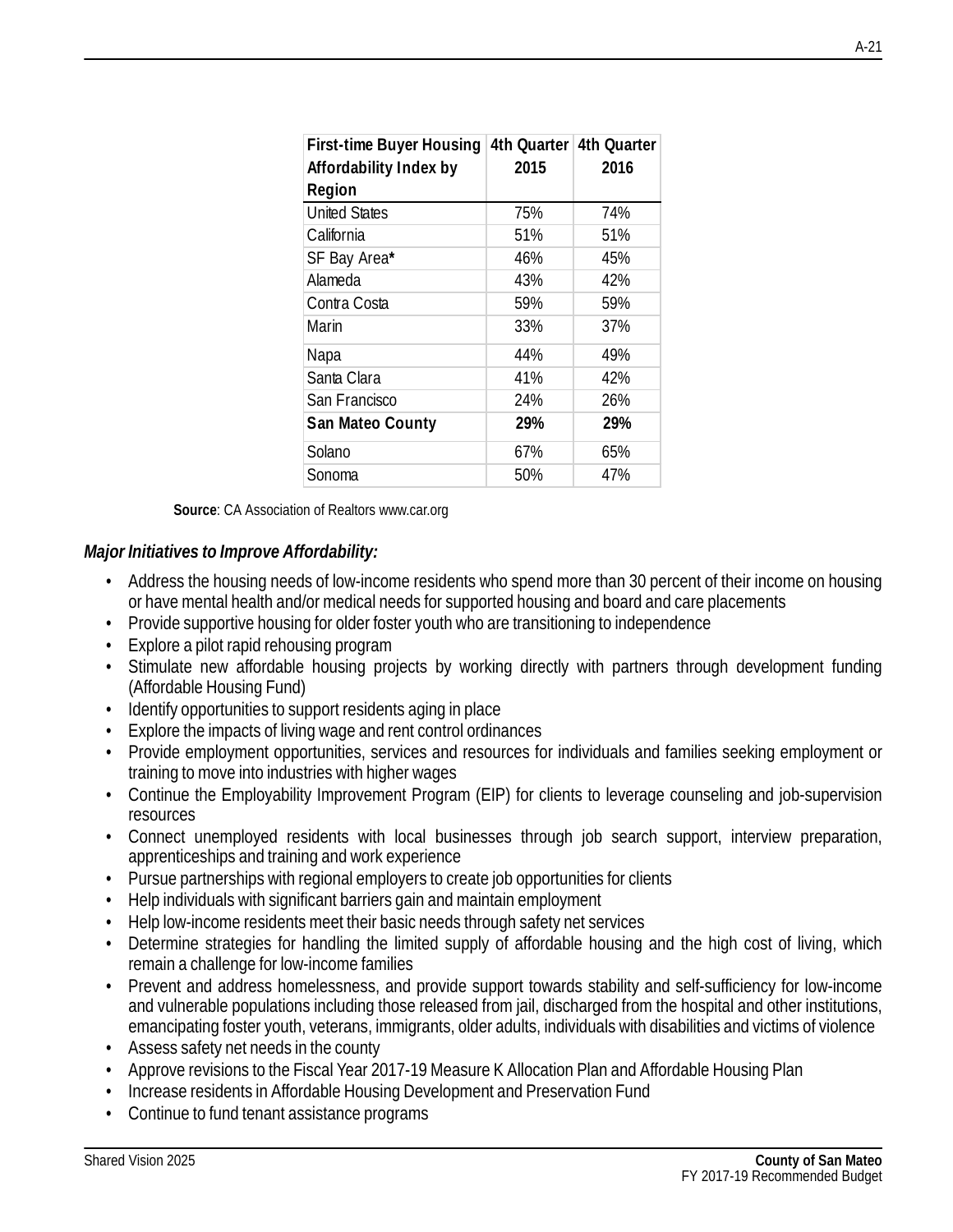| <b>Key Performance Measures</b>                                                                                                                                                                                                   | FY 2014-15<br>Actual | FY 2015-16<br>Actual | FY 2016-17<br><b>Estimate</b> | FY 2017-18<br><b>Target</b> | FY 2018-19<br><b>Target</b> |
|-----------------------------------------------------------------------------------------------------------------------------------------------------------------------------------------------------------------------------------|----------------------|----------------------|-------------------------------|-----------------------------|-----------------------------|
| <b>Child Support Services:</b><br>Percent of Current Support<br>Collected                                                                                                                                                         | 70%                  | 71.3%                | 72%                           | 69%                         | 69%                         |
| <b>Housing &amp; Community</b><br>Development: Number of<br>households benefitting directly<br>from county-administered loans<br>and grants for home purchase,<br>repair, or rehabilitation.                                      | 285                  | 182                  | 350                           | 350                         | 350                         |
| Housing Authority: Number of<br>individuals and families assisted<br>through Provider-Based<br>Assistance (PBA) program                                                                                                           | 46                   | 45                   | 45                            | 45                          | 45                          |
| Housing Authority: Number of<br>families exiting housing subsidy<br>programs as a result of self-<br>sufficiency                                                                                                                  | 46                   | 35                   | 40                            | 40                          | 40                          |
| <b>Homeless and Safety Net</b><br>Services (Human Services<br>Agency): Percent of<br>clients in homeless transitional<br>shelters that are connected to<br>mainstream services and<br>benefits                                    | 80%                  | 87%                  | 85%                           | 78%                         | 78%                         |
| <b>Measure K - Homeless</b><br>Outreach Teams (Human<br>Services Agency): Number of<br><b>Clients Receiving Case</b><br>Management Services Who<br>Move to Emergency,<br><b>Transitional or Permanent</b><br>Housing <sup>1</sup> |                      | 18                   | 45                            | 60                          | 75                          |

<sup>1</sup> Data not available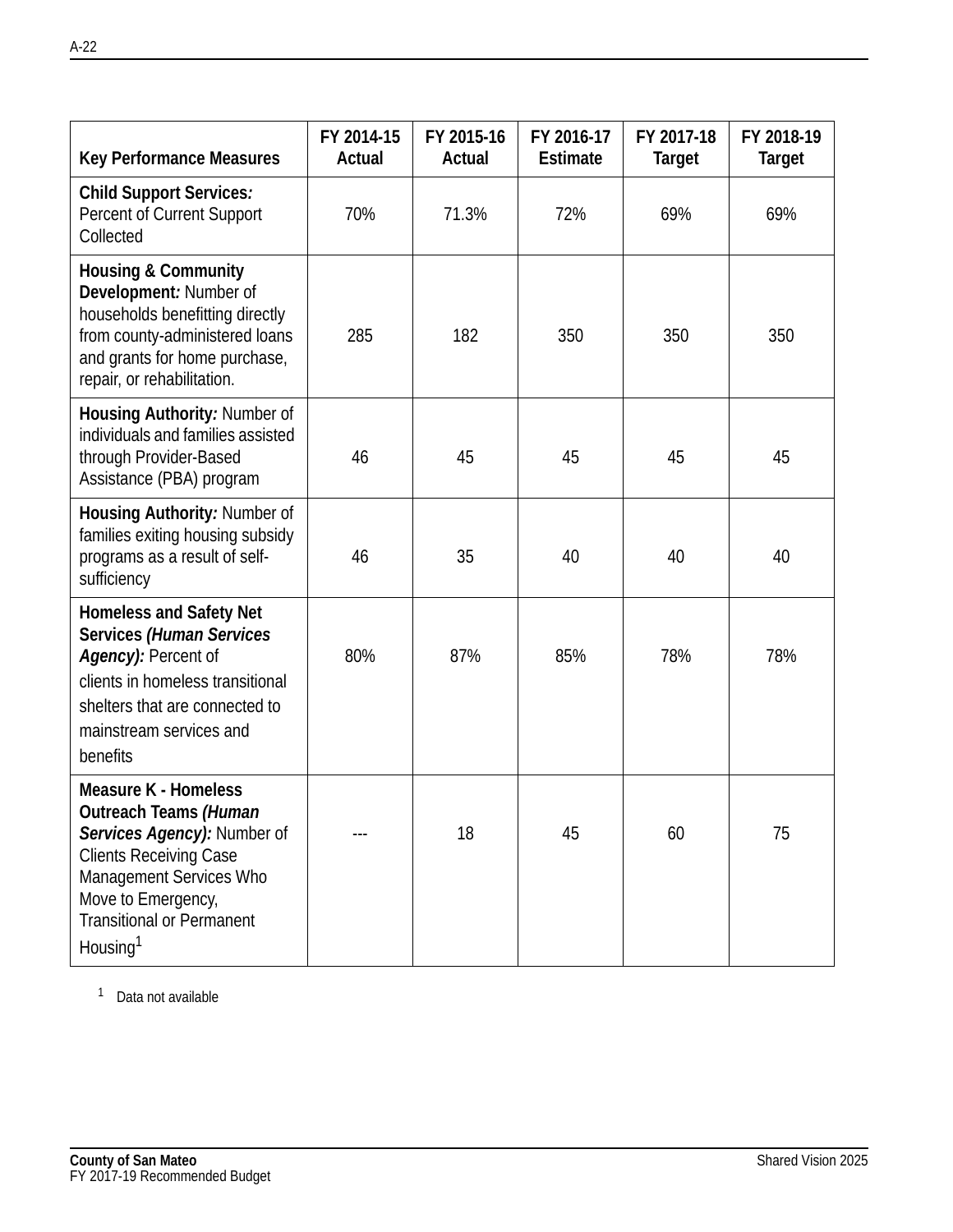

**Source**: http://www.calmis.ca.gov/file//lfmonth/countyur-400c.pdf

# *Major Initiatives to Close Education Achievement Gaps:*

- Improve access to and quality of early childhood education focused in school districts that are below the goal of 80 percent of students meeting third grade reading standards
- Collaborate with community partners on early childhood education and achievement
- Continue summer learning opportunities that enable children to maintain their academic and developmental gains
- Reduce truancy and improve school attendance and academic performance
- Encourage youth to participate in local government and community organizations to promote leadership and positive development

| <b>Key Performance Measures</b>                                                                                                                                         | FY 2014-15<br>Actual | FY 2015-16<br>Actual | FY 2016-17<br>Estimate | FY 2017-18<br>Target | FY 2018-19<br><b>Target</b> |
|-------------------------------------------------------------------------------------------------------------------------------------------------------------------------|----------------------|----------------------|------------------------|----------------------|-----------------------------|
| Child Care (Human Services<br>Agency): Percent of preschool<br>aged children assisted with child<br>care that enroll in licensed early<br>childhood education providers | 68%                  | 71%                  | 67%                    | 60%                  | 60%                         |
| <b>Vocational Rehabilitation</b><br>Services (Human Services<br>Agency): Percent of<br>clients served in vocational<br>programs securing employment                     | 51.7%                | 52.4%                | 51.8%                  | $>40.5\%$            | $>40.5\%$                   |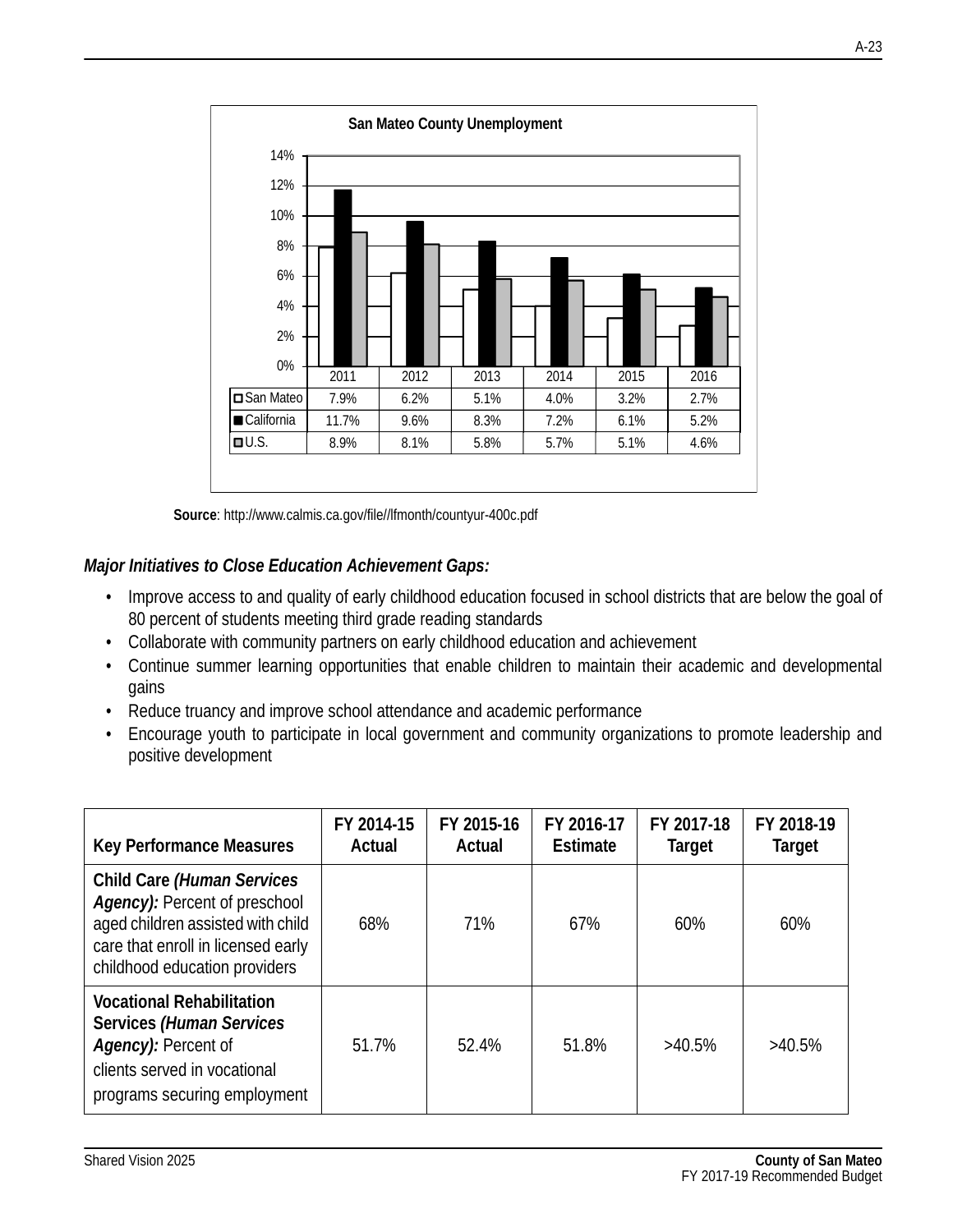| Key Performance Measures                                                                                                                    | FY 2014-15<br>Actual | FY 2015-16<br>Actual | FY 2016-17<br>Estimate | FY 2017-18<br>Target | FY 2018-19<br><b>Target</b> |
|---------------------------------------------------------------------------------------------------------------------------------------------|----------------------|----------------------|------------------------|----------------------|-----------------------------|
| <b>Employment Services</b><br>(Human Services Agency):<br>Percent of placements in<br>unsubsidized employment                               | 30%                  | 42%                  | 48%                    | 43%                  | 43%                         |
| Community Capacity (Human<br>Services Agency): Percent of<br>Service Connect participants in<br>the 550Jobs! program securing<br>employment | 66%                  | 63%                  | 52%                    | 60%                  | 60%                         |



**Source**: San Mateo County Office of Education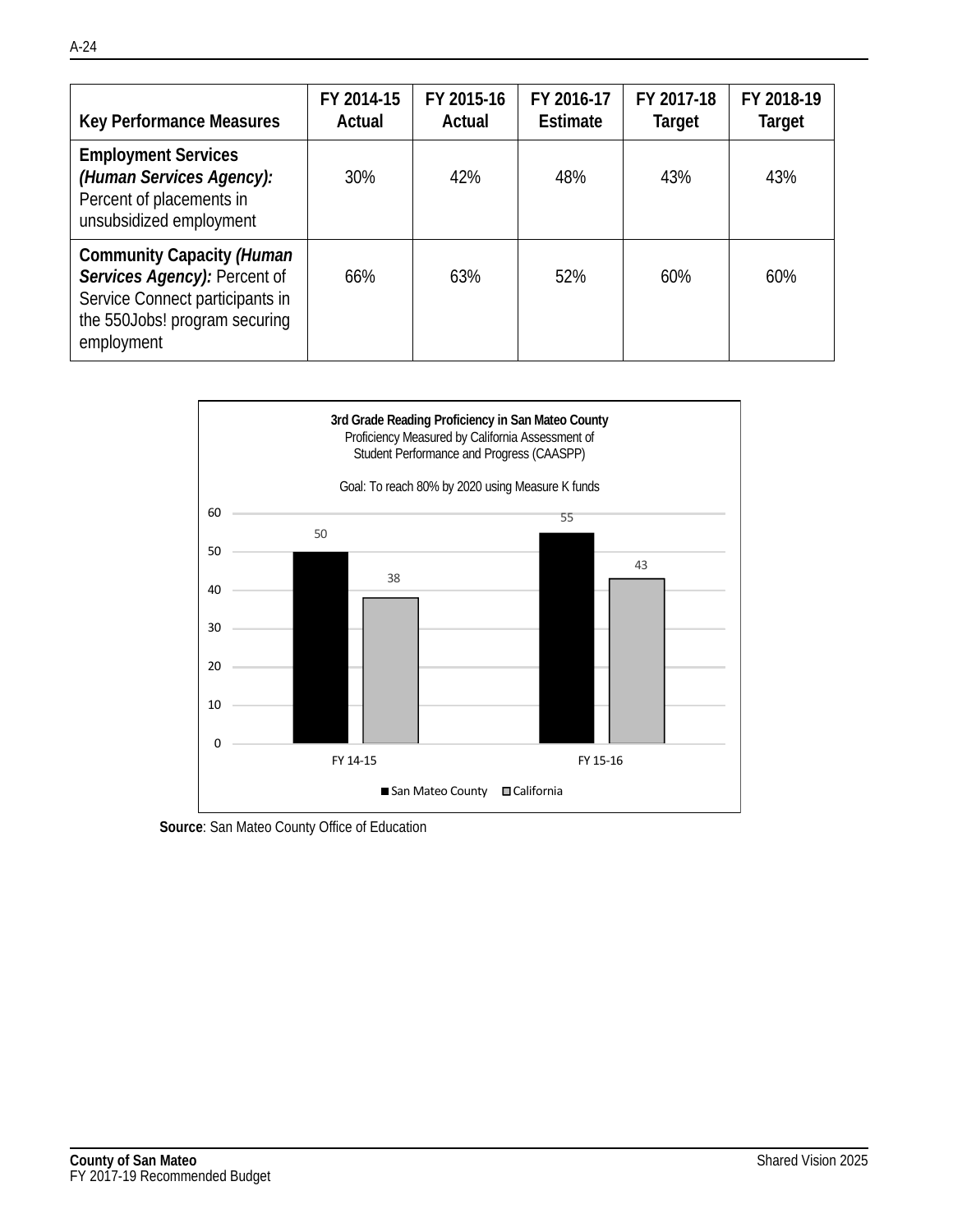

**Source:** San Mateo County Library Joint Powers Authority  $1$  Data not available in FY 2014-15 and FY 2015-16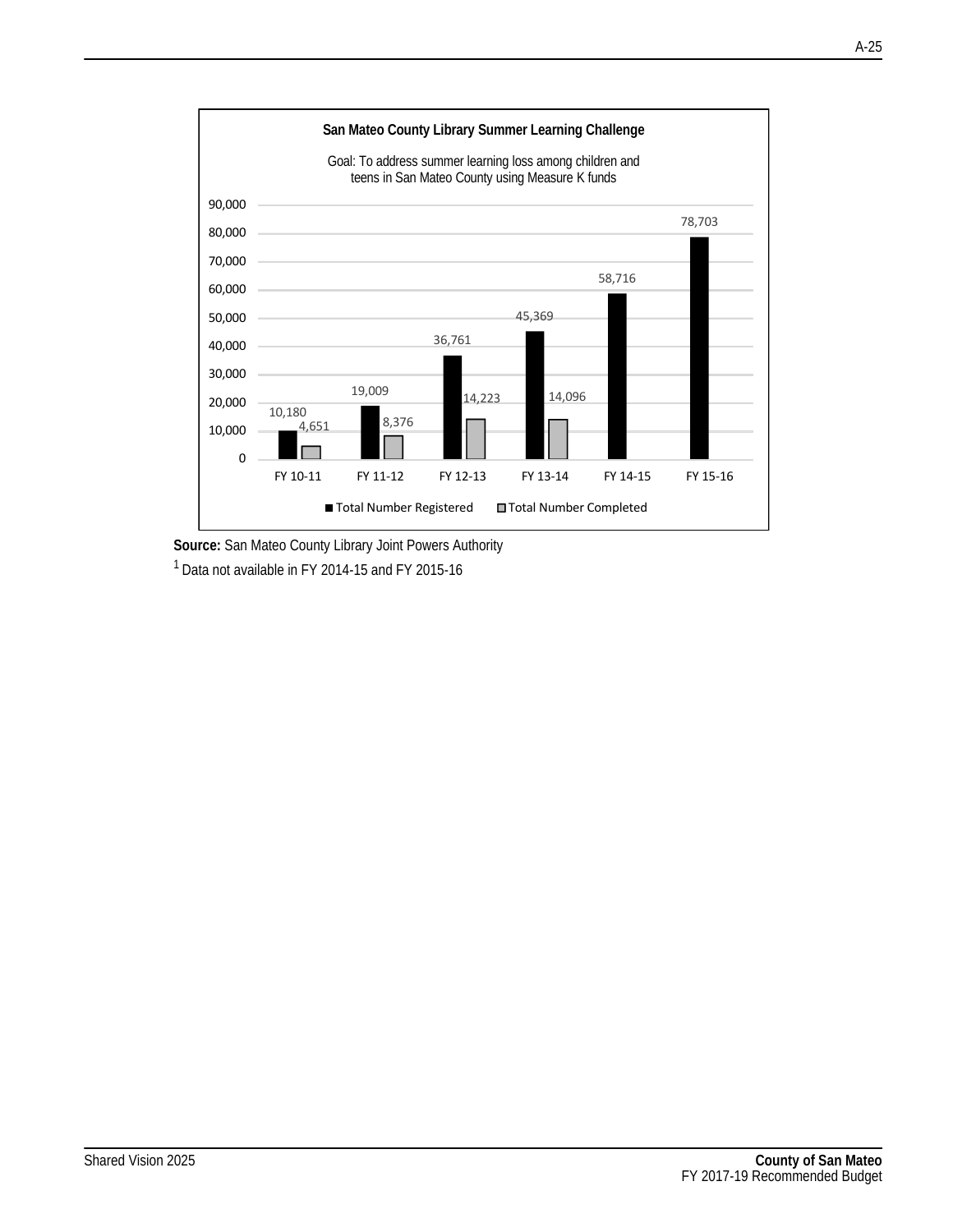

# **LIVABLE COMMUNITY**

Our growth occurs near transit, promotes affordable, livable connected communities.

#### **Community Impact Goals:**

- 1. Make transit accessible
- 2. Increase community engagement



**Source**: Caltrain Annual Passenger Counts Key Findings 2009-2016 www.caltrain.com/about/statsandreports/Ridership.html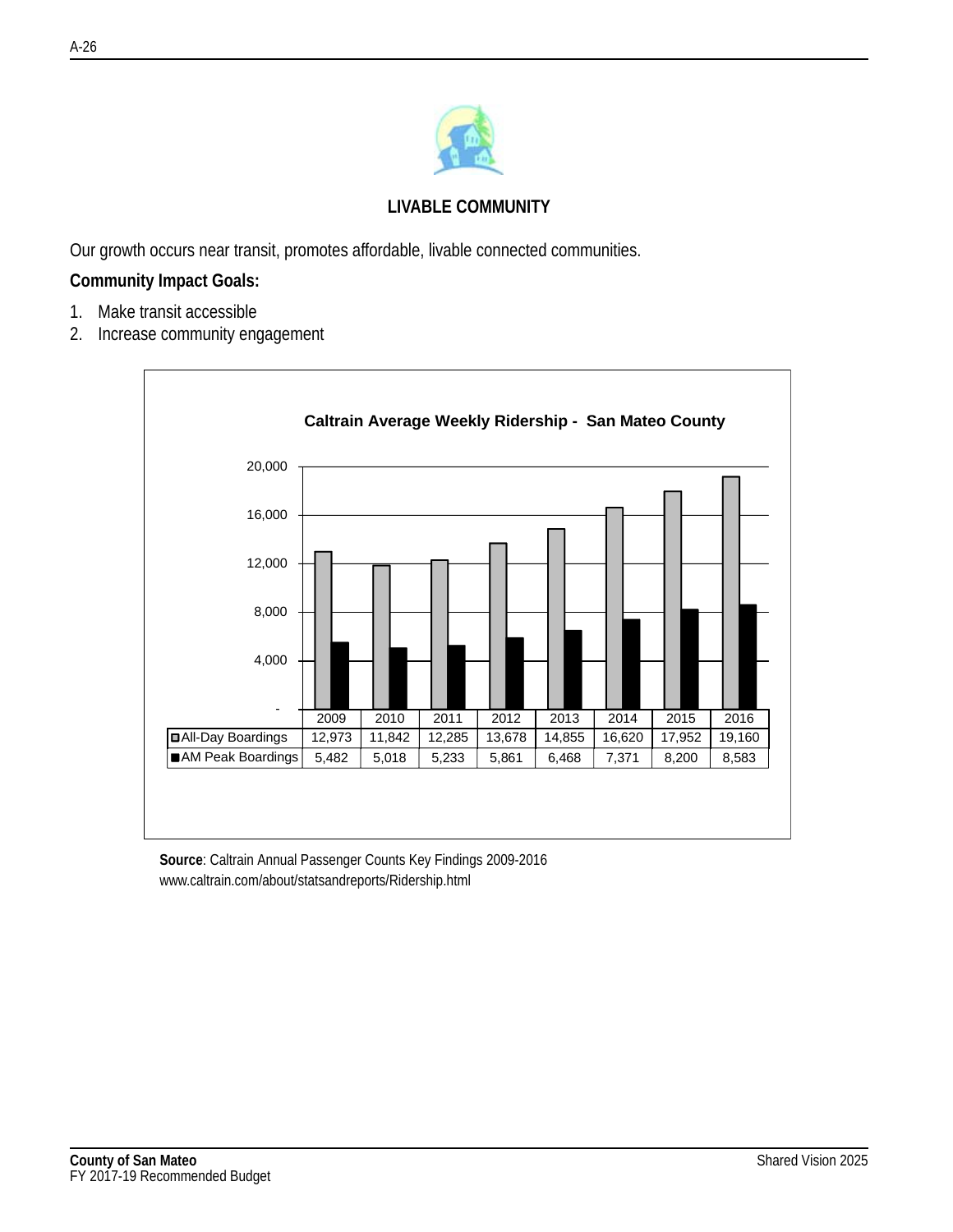- Maintain and increase public transportation options and reduce congestion
- Support healthy commutes including biking and public transit for residents and employees
- Support access to public transportation for older adults and individuals with disabilities
- Support bicycle and pedestrian safety

| <b>Key Performance Measures</b>                                                 | FY 2014-15 | FY 2015-16 | FY 2016-17 | FY 2017-18 | FY 2018-19    |
|---------------------------------------------------------------------------------|------------|------------|------------|------------|---------------|
|                                                                                 | Actual     | Actual     | Estimate   | Target     | <b>Target</b> |
| <b>Paratransit Services</b><br>(SamTrans): Total number of<br>redi-wheels trips | 291,802    | 319,602    | 325,000    | 328,250    | 331,532       |



**Source**: San Mateo County Library Joint Powers Authority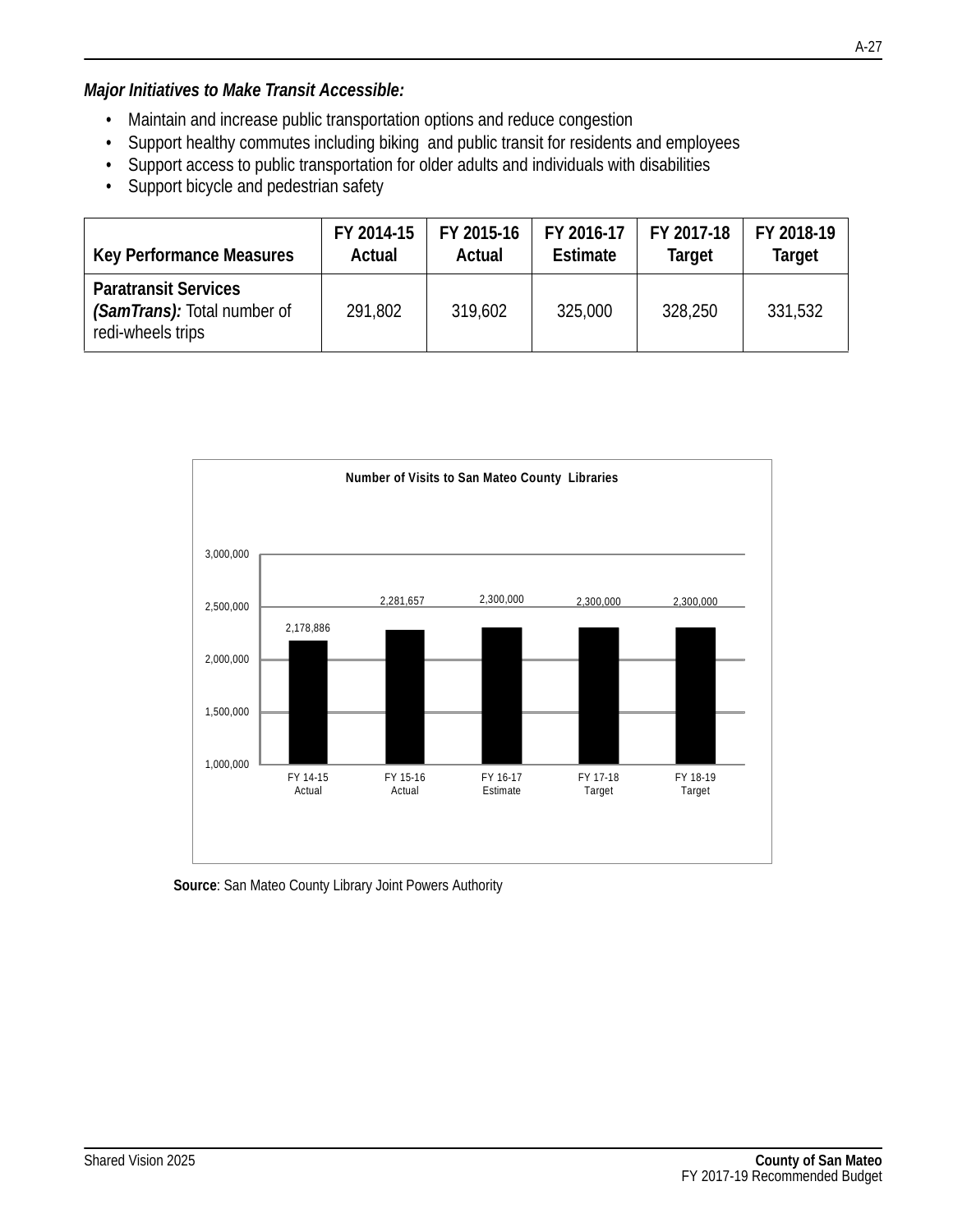

**Source**: Information Services Department

#### *Major Initiatives to Increase Livability and Community Engagement:*

- Increase opportunities for citizen participation in community decisions
- Evaluate existing and alternative voting systems
- Complete and implement the Parks Strategic Master Plan
- Expand programs focused on youth, health and environmental literacy
- Increase access to County Parks through transportation alternatives
- Establish volunteer stewardship corps
- Apply a business approach to park management to increase revenue streams
- Increase library programs and services that support the literacy, health and economic needs of all residents
- Improve and expand public access to technology and online experiences
- Cultivate increased involvement and advocacy in support of library services
- Deliver library collections that reflect the diverse interests of the community
- Support facility improvements that promote learning, creativity and community pride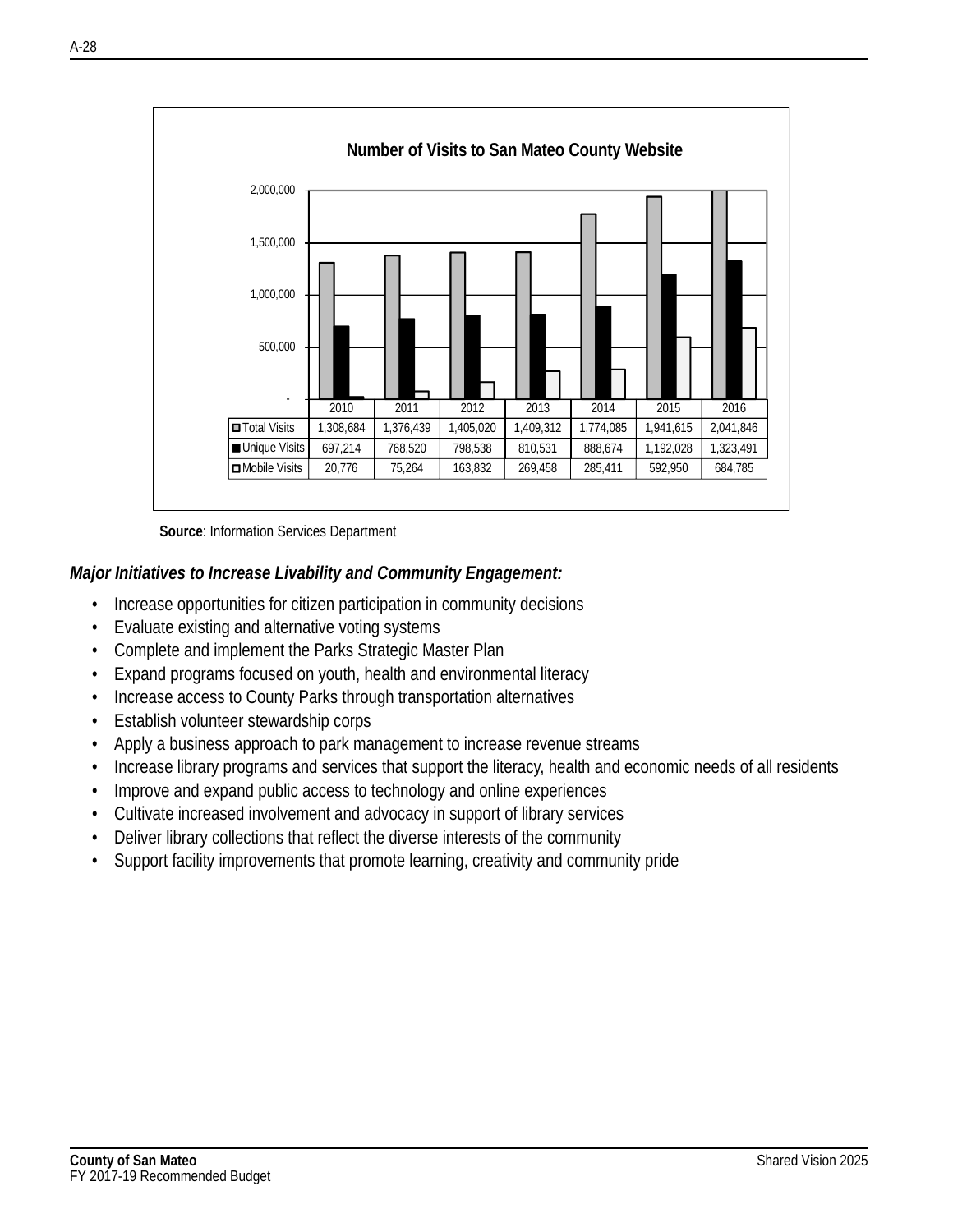| Key Performance Measures                                                                                                                                    | FY 2014-15<br>Actual | FY 2015-16<br>Actual | FY 2016-17<br>Estimate | FY 2017-18<br>Target | FY 2018-19<br>Target |
|-------------------------------------------------------------------------------------------------------------------------------------------------------------|----------------------|----------------------|------------------------|----------------------|----------------------|
| Volunteer Hours (Parks):<br>Number of annual volunteer<br>hours                                                                                             | 30,340               | 34,247               | 33,000                 | 33,250               | 33,500               |
| <b>Road Construction and</b><br>Operations (Public Works):<br>Percent of maintained miles with<br><b>Pavement Condition Index</b><br>greater than baseline: |                      |                      |                        |                      |                      |
| Primary Roads (55 and above):<br>Secondary Roads (40 and<br>above):                                                                                         | 93%<br>87%           | 92%<br>86%           | 95%<br>87%             | 90%<br>85%           | 90%<br>85%           |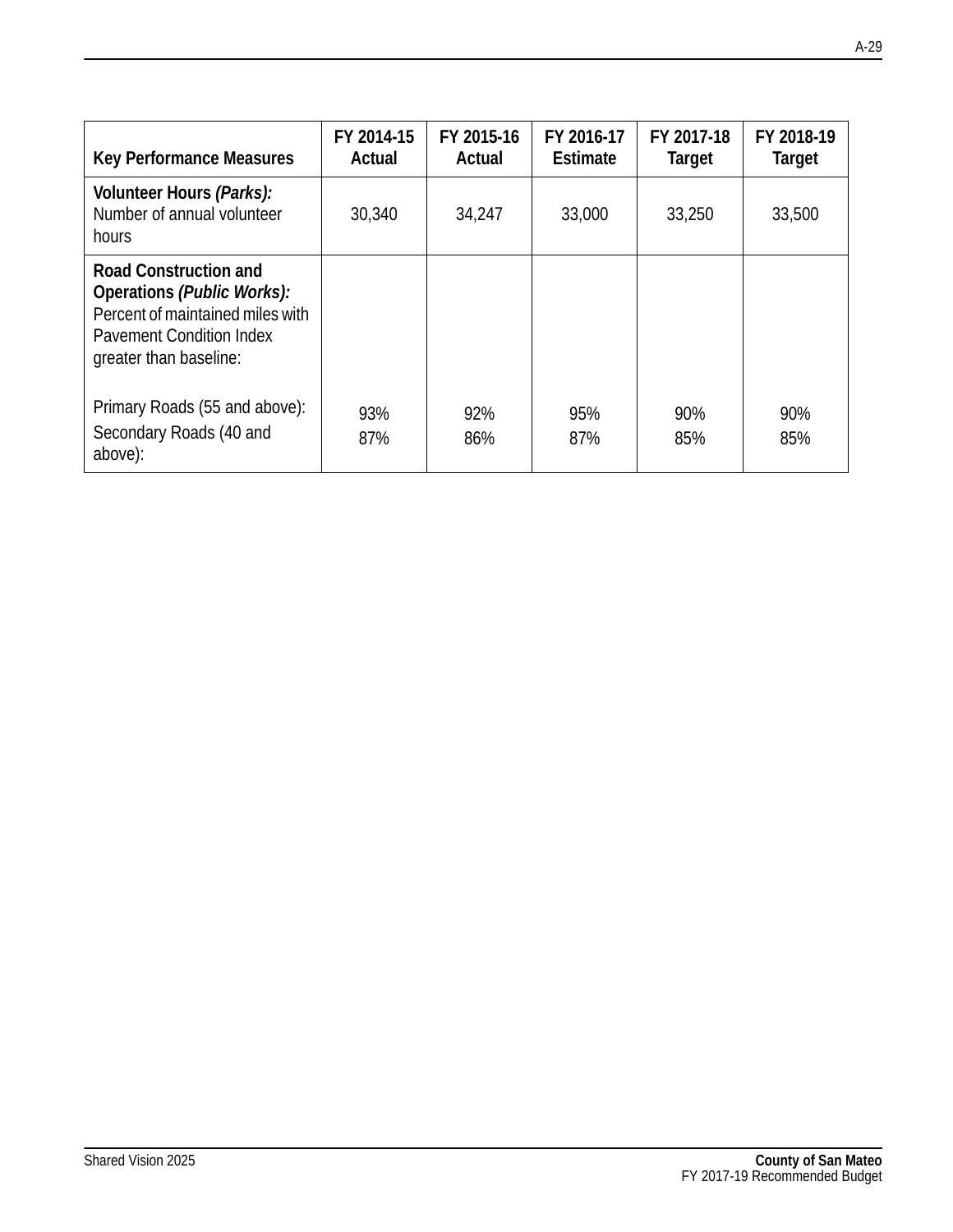

# **ENVIRONMENTALLY CONSCIOUS COMMUNITY**

Our natural resources are preserved through environmental stewardship, reducing our carbon emissions, and using energy, water and land more efficiently.

#### **Community Impact Goals:**

- 1. Reduce greenhouse gas emissions
- 2. Conserve and protect natural resources



**Source**: Public Works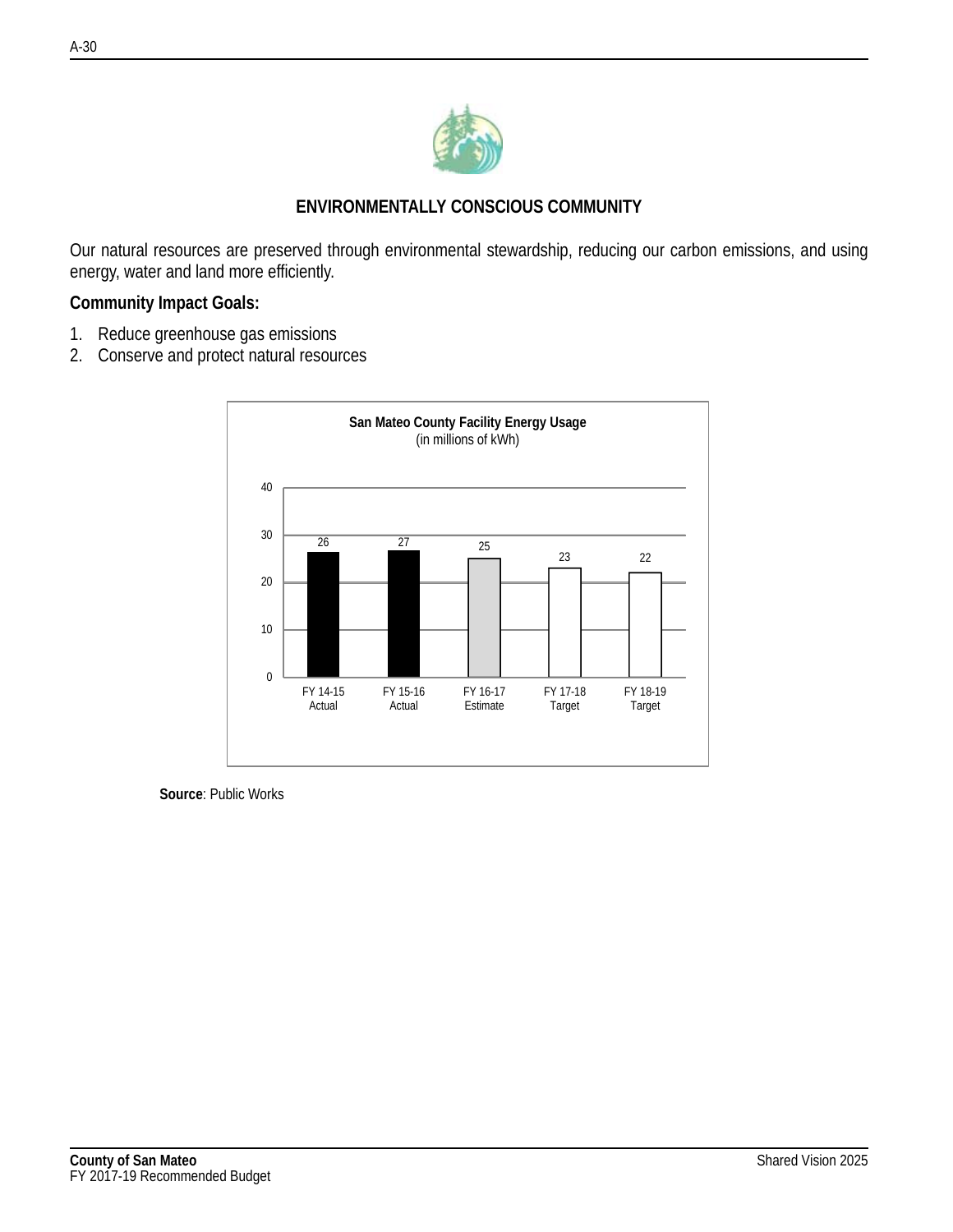

**Source**: Public Works

# *Major Initiatives to Reduce Greenhouse Gas Emissions:*

- Prevent and prepare for climate change (Adaptation/Emergency Preparedness)
- Work collaboratively with public and private partners to prepare for and prevent sea level rise resulting from climate change to protect infrastructure and assets
- Implement the Climate Action Plan for government operations and the Energy Efficiency Climate Action Plan for unincorporated areas to reduce greenhouse gas emissions
- Maintain healthy urban and natural forests in County parks
- Expand telecommute and flex schedule options for County employees where appropriate
- Reduce emissions from the County vehicle and equipment fleet through acquisition of electric and hybrid vehicles and promotion of car share for employees
- Increase the energy efficiency of County facilities through the implementation of the Strategic Energy Master Plan
- Explore renewable energy projects such as solar photovoltaic and wind energy systems
- Explore the impacts of establishing a Community Choice Aggregation program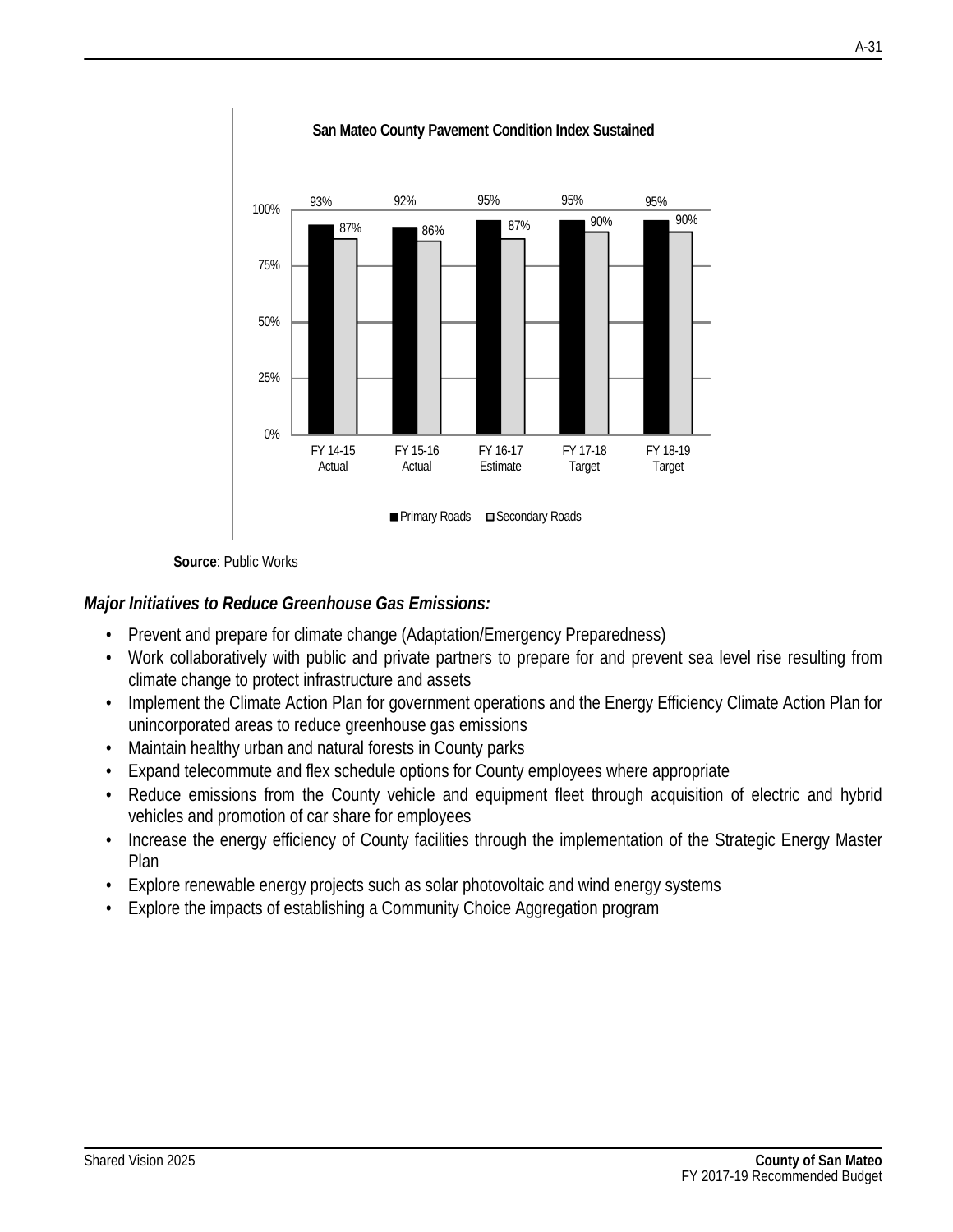| Key Performance Measures                                                                                                                                                                 | FY 2014-15<br>Actual | FY 2015-16<br>Actual | FY 2016-17<br><b>Estimate</b> | FY 2017-18<br>Target | FY 2018-19<br>Target |
|------------------------------------------------------------------------------------------------------------------------------------------------------------------------------------------|----------------------|----------------------|-------------------------------|----------------------|----------------------|
| Energy and Water (Office of<br>Sustainability): San Mateo<br>County Energy Watch Cost per<br>Kilowatt Hour Saved                                                                         | \$0.48               | \$0.40               | \$0.37                        | \$0.35               | \$0.33               |
| Energy and Water (Office of<br>Sustainability): Ranking (1-7<br>high-low) Among Bay Area<br>Regional Energy Watch<br>Programs for Highest Program<br>Kilowatt Hour Savings Per<br>Capita | 4                    | 4                    | $\mathfrak{D}$                | $\mathfrak{D}$       | $\mathfrak{D}$       |
| RecycleWorks Program<br>(Office of Sustainability):<br>Percent of customers satisfied<br>with their hotline and/or website<br>experience                                                 | 92%                  | 96%                  | 95%                           | 95%                  | 95%                  |

#### *Major Initiatives to Conserve and Protect Natural Resources:*

- Reduce water consumption in high use communities
- Collaboratively manage surface water and groundwater quantity and quality
- Ensure all areas of the county have long term access to adequate potable water supplies
- Improve air quality by reducing harmful emissions from wood smoke
- Plant the right trees in the right spaces in urban County parks
- Comply with AB 939 solid waste disposal limits and minimize waste generated
- Divert 75 percent of all waste from landfills by 2020 through recycling and composting
- Work towards zero waste through waste diversion and waste-to-energy technologies
- Work collaboratively with public and private landowners to develop a network of connected trails through property acquisitions, easements and cooperative agreements
- Protect open spaces through expansion of the County Park system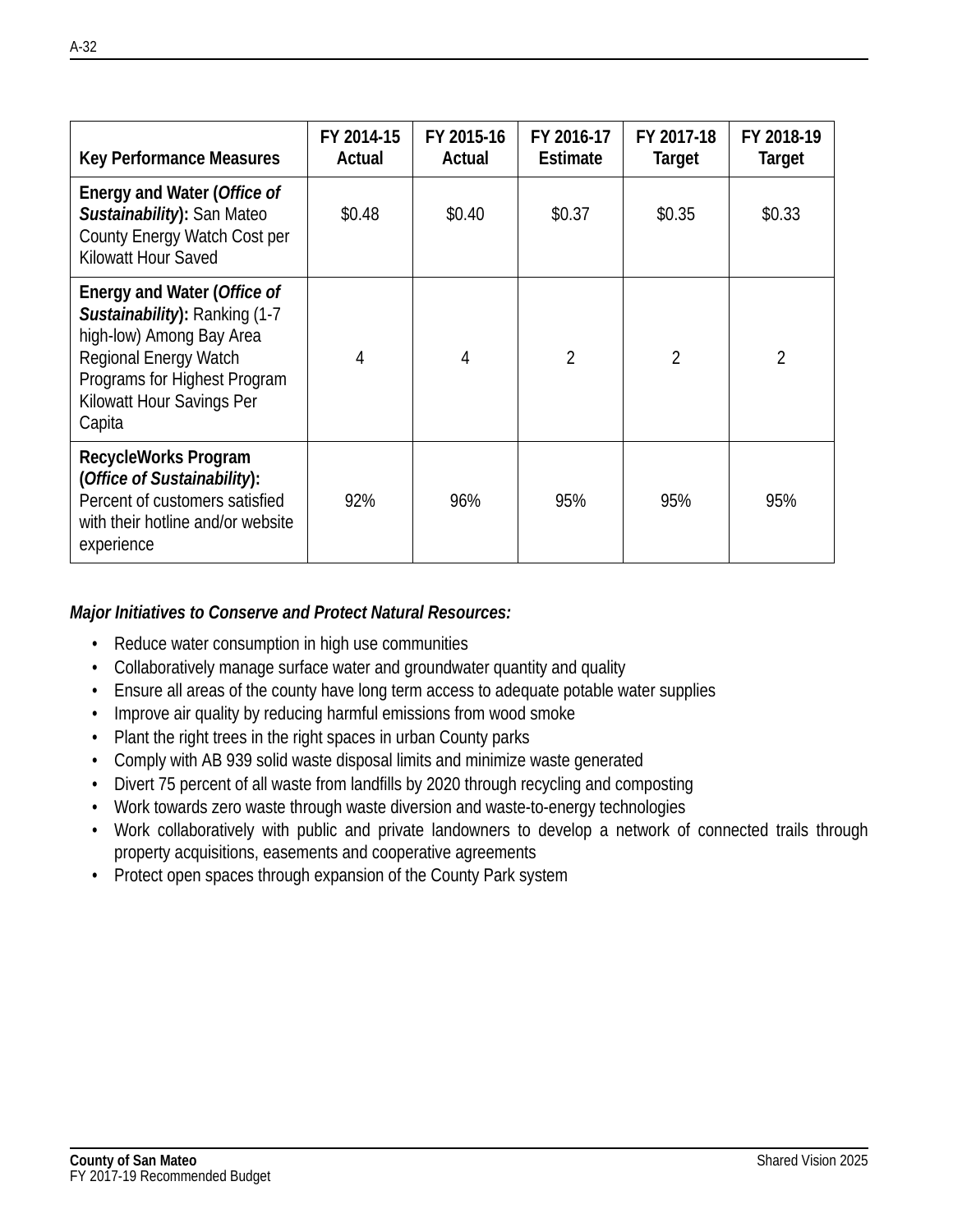| <b>Key Performance Measures</b>                                                                                                                                                     | FY 2014-15 | FY 2015-16 | FY 2016-17      | FY 2017-18    | FY 2018-19    |
|-------------------------------------------------------------------------------------------------------------------------------------------------------------------------------------|------------|------------|-----------------|---------------|---------------|
|                                                                                                                                                                                     | Actual     | Actual     | <b>Estimate</b> | <b>Target</b> | <b>Target</b> |
| <b>Agriculture Weights and</b><br>Measures: Percent of<br>agricultural and pest control<br>businesses in compliance with<br>pesticide regulatory<br>requirements                    | 93%        | 95%        | 96%             | 95%           | 95%           |
| Waste Management (Office of<br>Sustainability): Tons of Solid<br><b>Waste Materials Collected</b><br>Curbside by Recology for the<br>County Franchised Area.                        |            |            |                 |               |               |
| Disposal: <sup>1</sup>                                                                                                                                                              | ---        | 4,030      | 4,000           | 4,000         | 4,000         |
| Recycling: <sup>1</sup>                                                                                                                                                             |            | 7,073      | 7,100           | 7,200         | 7,300         |
| Waste Management (Office of<br>Sustainability): AB 939 Solid<br>Waste Diversion Rate for<br>Unincorporated San Mateo<br>County, Daily Disposal Rate Per<br>Person (lbs./person/day) |            |            |                 |               |               |
| Residential:                                                                                                                                                                        | 2.9        | 2.5        | 2.7             | 2.5           | 2.5           |
| Commercial:                                                                                                                                                                         | 6.6        | 5.7        | 6.0             | 6.0           | 6.0           |

<sup>1</sup> Data not available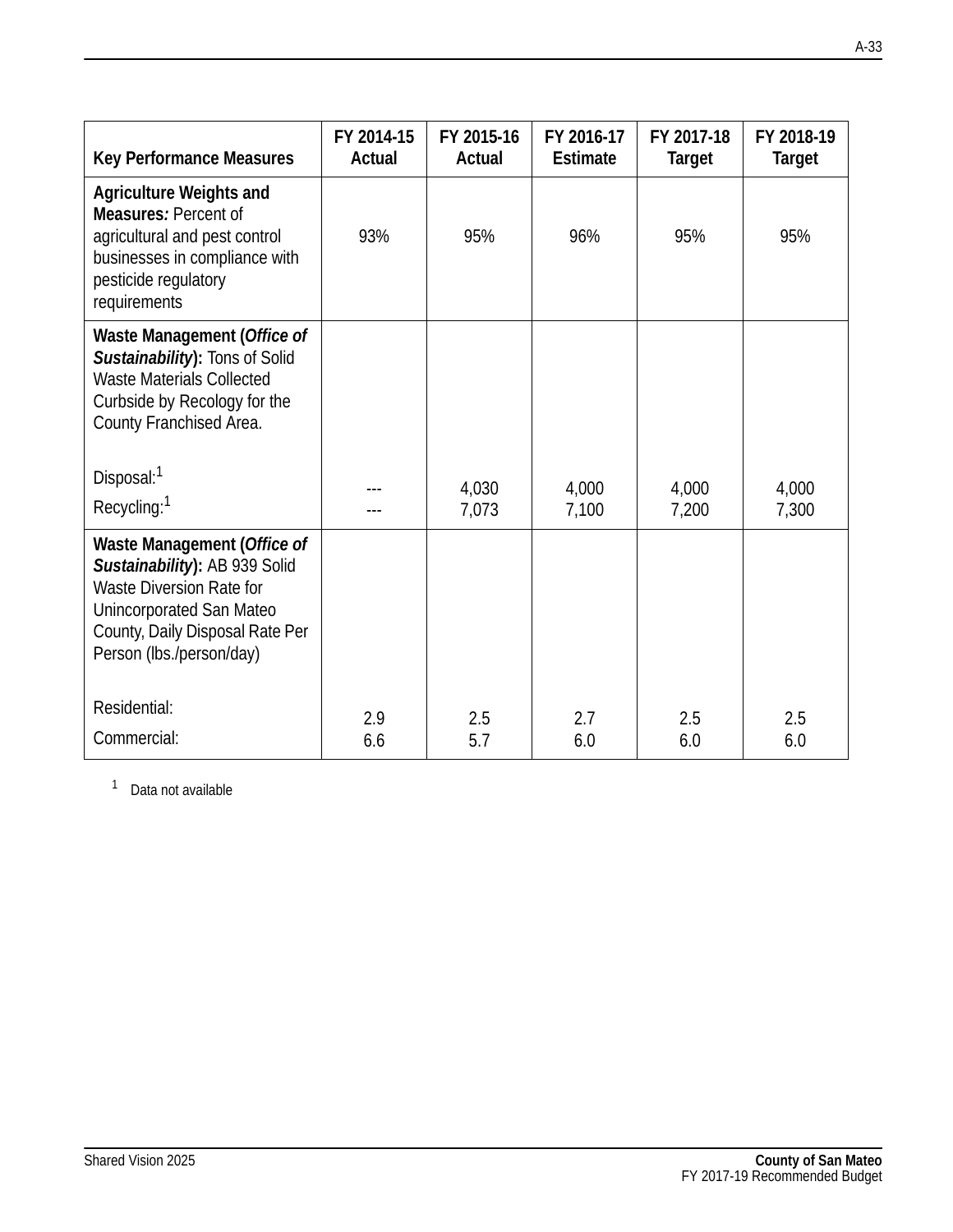

Our leaders forge partnerships, promote regional solutions, with informed and engaged residents, and approach issues with fiscal accountability and concern for future impacts.

#### **Community Impact Goal:**

1. Open, responsive, and effective government



**Source**: https://www.shapethefuture.org/elections/results/archive/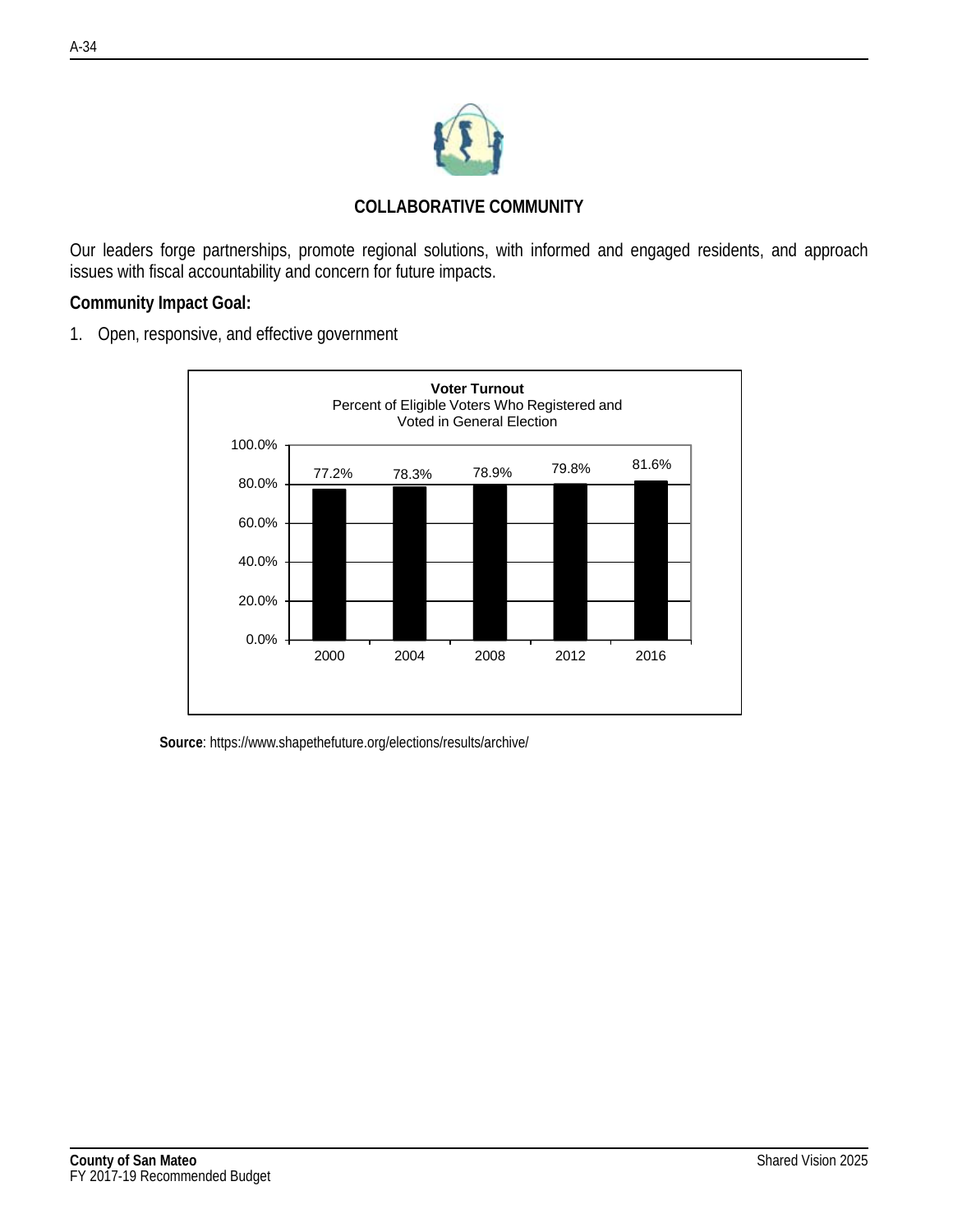

**Source**: https://www.shapethefuture.org/elections/results/archive/

#### *Major Initiatives to Increase Responsiveness, Effectiveness and Collaboration:*

- Continue the County's ten-year plan to pay down its pension obligations by 2023
- Maintain operating reserves of at least 15 percent in addition to 3 percent contingency reserves
- Evaluate programs to continuously improve services and set priorities for funding
- Improve capacity to collect and use performance data to manage toward outcomes
- Implement an open Data strategic plan
- Make more County services, data and information available online and expand automation
- Expand presence in social media and interactive media
- Continue existing Measure K initiatives that are making an impact in the community
- Continue modernization and maintenance of capital and technology infrastructure
- Prioritize and implement suggestions for improvement from customer surveys
- Set clear customer satisfaction expectations with staff and provide training
- Improve communication and engagement so residents feel connected to their government
- Track, measure and report County collaborative efforts that produce tangible results
- Deliver culturally responsive services to address the needs of our diverse communities